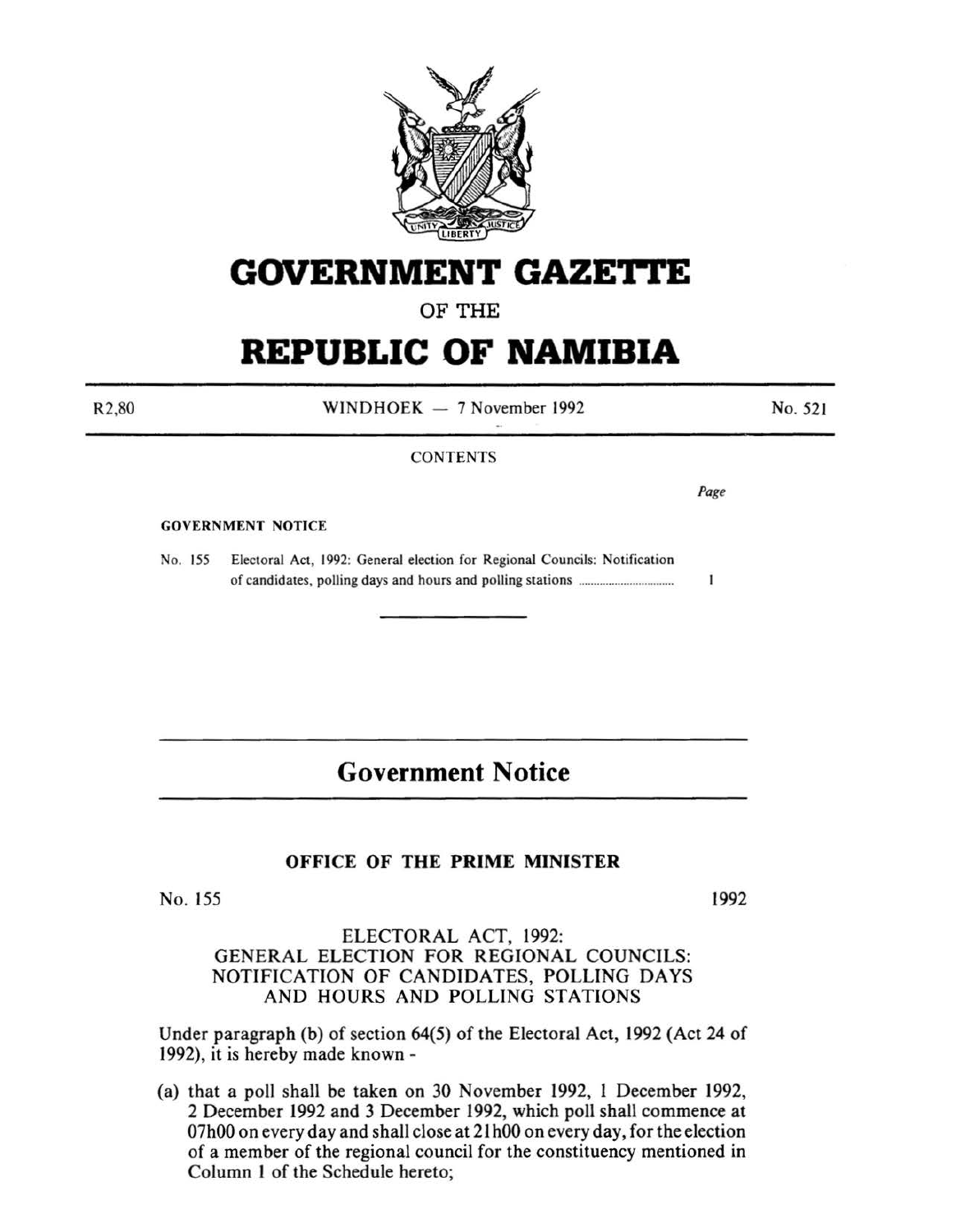- (b) that each person whose names, registration number and residential address appears in Column 2 of the said Schedule has in terms of section 64( I) of the said Act been declared to be duly nominated in respect of the constituency mentioned in Column I opposite his or her name; and that such person has been nominated by the political party indicated opposite his or her name in Column 2 or that he or she is an independent candidate if so indicated;
- (c) that, in terms of the provisions of section 73, polling stations have been established in the constituency in question at the places mentioned in Column 3 of the said Schedule opposite the said constituency.

JUDGE G.J.C. STRYDOM CHAIRMAN OF THE ELECTORAL COMMISSION

 $\overline{\phantom{a}}$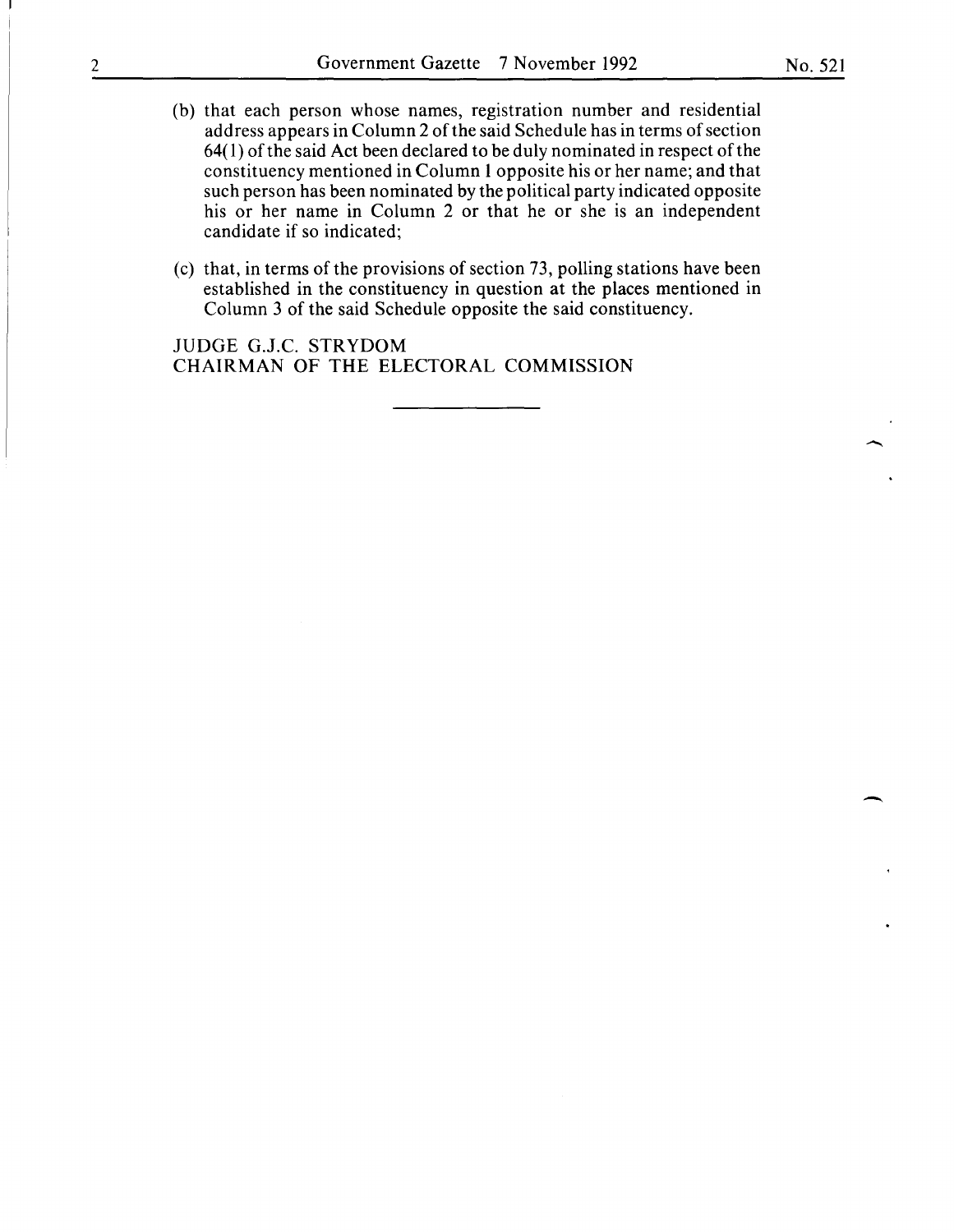|                                   |              |                                          | <b>SCHEDULE</b>        |                                |                                   |                                            |  |  |
|-----------------------------------|--------------|------------------------------------------|------------------------|--------------------------------|-----------------------------------|--------------------------------------------|--|--|
| Column <sub>1</sub>               |              | Column <sub>2</sub>                      |                        |                                |                                   |                                            |  |  |
| Constituency<br>for regional      |              | Particulars of duly nominated candidates |                        |                                |                                   |                                            |  |  |
| council in respect<br>of a region |              | Full names                               | Registration<br>number | Residential<br>address         | Political Party<br>or Independent | Polling<br>stations                        |  |  |
| KUNENE REGION                     | Surname      | First names                              |                        |                                |                                   |                                            |  |  |
| Opuwo                             | Maundu       | Heinz Hariki                             | AB2639                 | Opuwo                          | SWANU of<br>Namibia               | 1. Veterinary<br>Services<br>Hall<br>Opuwo |  |  |
|                                   | Mumbuu       | Edward Uapundua                          | AB2443                 | Opuwo                          | DTA of Namibia                    |                                            |  |  |
|                                   | Nganjone     | <b>Erasmus</b>                           | AA4765                 | Opuwo                          | SWAPO Party                       |                                            |  |  |
| Sesfontein                        | Ganuseb      | Benny                                    | AC3768                 | Sesfontein                     | SWAPO Party                       | 1. Government<br>Buildings<br>Sesfontein   |  |  |
|                                   | Hendricks    | Johannes Isaak                           | GU2078                 | Estorff                        | UDF of Namibia                    |                                            |  |  |
|                                   | Mbomboro     | Munene Chris                             | JP1613                 | Warmquelle                     | DTA of Namibia                    |                                            |  |  |
| Khorixas                          | Gomachab     | Gottlieb Tjoliegie                       | AD0695                 | <b>AA17</b><br>Khorixas        | DTA of Namibia                    | 1. Community<br>Hall Khorixas              |  |  |
|                                   | Tjongarero   | Simson                                   | AC4176                 | Khorixas                       | UDF of Namibia                    |                                            |  |  |
|                                   | Witbooi      | Abraham                                  | AC3012                 | Farm Mopani<br>No <sub>4</sub> | SWAPO of<br>Namibia               |                                            |  |  |
| Kamanjab                          | <b>Botha</b> | Frederick Albertus                       | AF1720                 | Welfaart 752<br>Outjo          | DTA of Namibia                    | 1.Magistra-<br>te's Court<br>Kamanjab      |  |  |

 $\label{eq:2.1} \mathbf{a}_{\text{max}} = \mathbf{a}_{\text{max}} + \mathbf{a}_{\text{max}}$ 

 $\overline{\mathcal{Y}}$ 

 $\sum_{i=1}^{N}$ 

 $\langle \hat{S}_{\rm{max}} \rangle$ 

No. 521

سا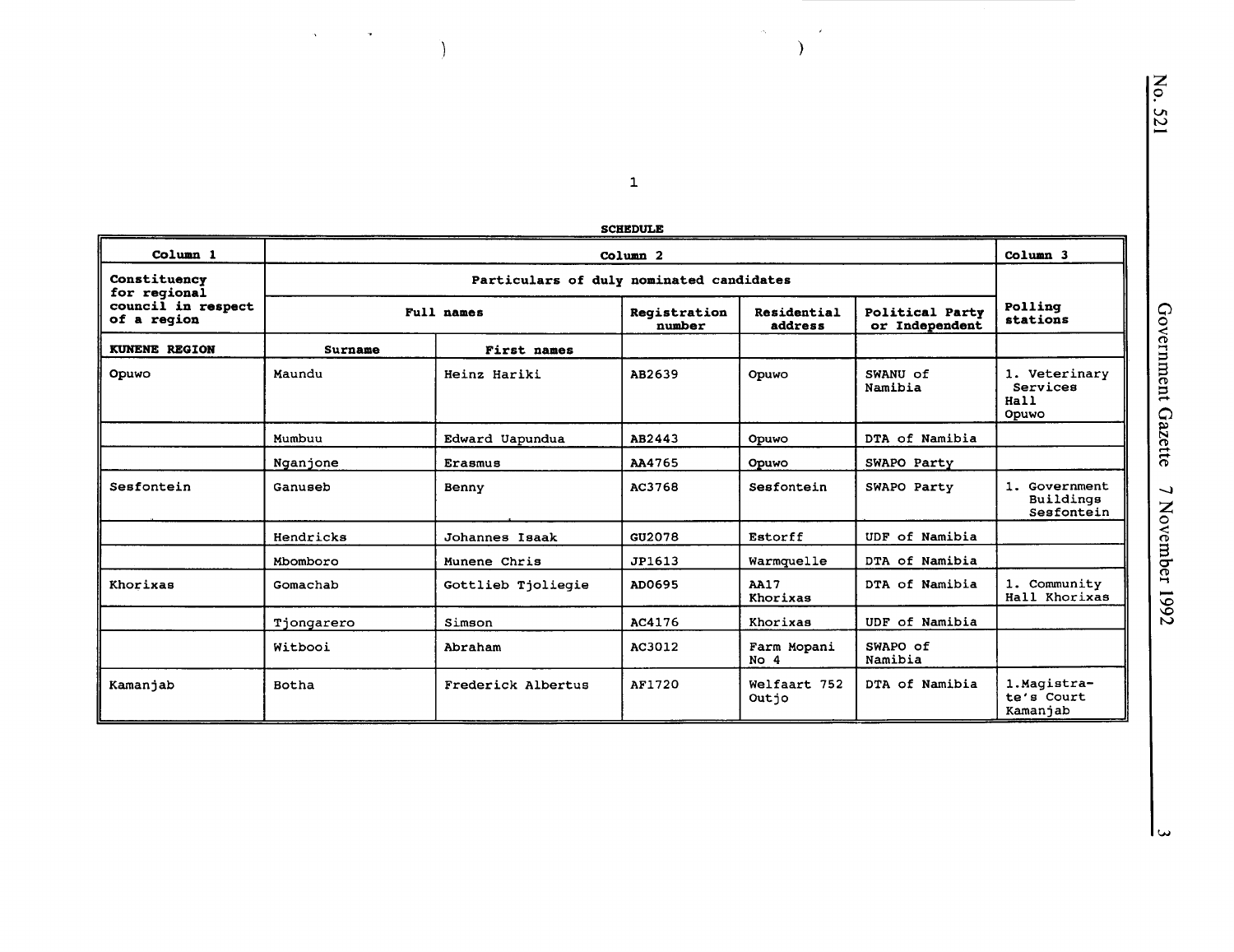$\overline{\mathbf{2}}$ 

 $\mathcal{S}$ 

#### **SCHEDULE**

| Column <sub>1</sub>               |         | Column <sub>2</sub><br>Column 3                                       |               |                                   |                     |                                        |
|-----------------------------------|---------|-----------------------------------------------------------------------|---------------|-----------------------------------|---------------------|----------------------------------------|
| Constituency<br>for regional      |         | Particulars of duly nominated candidates                              |               |                                   |                     |                                        |
| council in respect<br>of a region |         | Full names<br>Registration<br>Residential<br>number<br><b>Address</b> |               | Political Party<br>or Independent | Polling<br>stations |                                        |
|                                   | Surname | First names                                                           |               |                                   |                     |                                        |
|                                   | Uirab   | Esegiel Max                                                           | AC3002        | House D10<br>Khorixas             | SWAPO Party         | 2. Boerevereniging<br>Hall, Otjikondo  |
| Outio                             | Amporo  | Ernst Fanuel                                                          | AB3220        | Erf 315<br>Outjo                  | SWAPO Party         | 1. Outjo High<br>School, Outjo         |
|                                   | Kaura   | Theophelus Rapande                                                    | AB4613        | Heimweë No<br>460 Outjo           | DTA of Namibia      | 1. Municipal<br>Office,<br>Etoshapoort |
|                                   | Murorua | Dudu Themistoteles                                                    | AB4740        | Erf 1262<br>Khorixas              | UDF of Namibia      |                                        |
| <b>OMUSATI REGION</b>             |         |                                                                       |               |                                   |                     |                                        |
| Tsandi                            | Kamanja | Ananias                                                               | AN2017        | Onangalo                          | DTA of Namibia      | 1. Tribal Office,<br>Tsandi            |
|                                   | Katoma  | Leevi                                                                 | <b>AM0007</b> | Tsandi                            | SWAPO Party         |                                        |
| Uutapi                            | Ainima  | Titus                                                                 | AK3401        | Omukoko-<br>Ombalantu             | SWAPO Party         | 1. Tribal Office<br>Uutapi             |
|                                   | Sakaria | Menas                                                                 | AK3290        | Uutapi                            | DTA of Namibia      |                                        |
| Anamulenge                        | Andowa  | Generosa                                                              | AK3052        | Ohamuyala                         | SWAPO Party         | 1. Anamulenge<br>Primary School        |

 $\bigl)$ 

 $\mathbb{R}^2$ 

 $\mathbb{R}^2$ 

 $\, \big)$ 

 $\label{eq:2} \frac{1}{\sqrt{2}}\int_{0}^{\infty}\frac{1}{\sqrt{2\pi}}\left(\frac{1}{\sqrt{2}}\right)^{2}d\mu_{\rm{eff}}$ 

 $\mathbf{v}$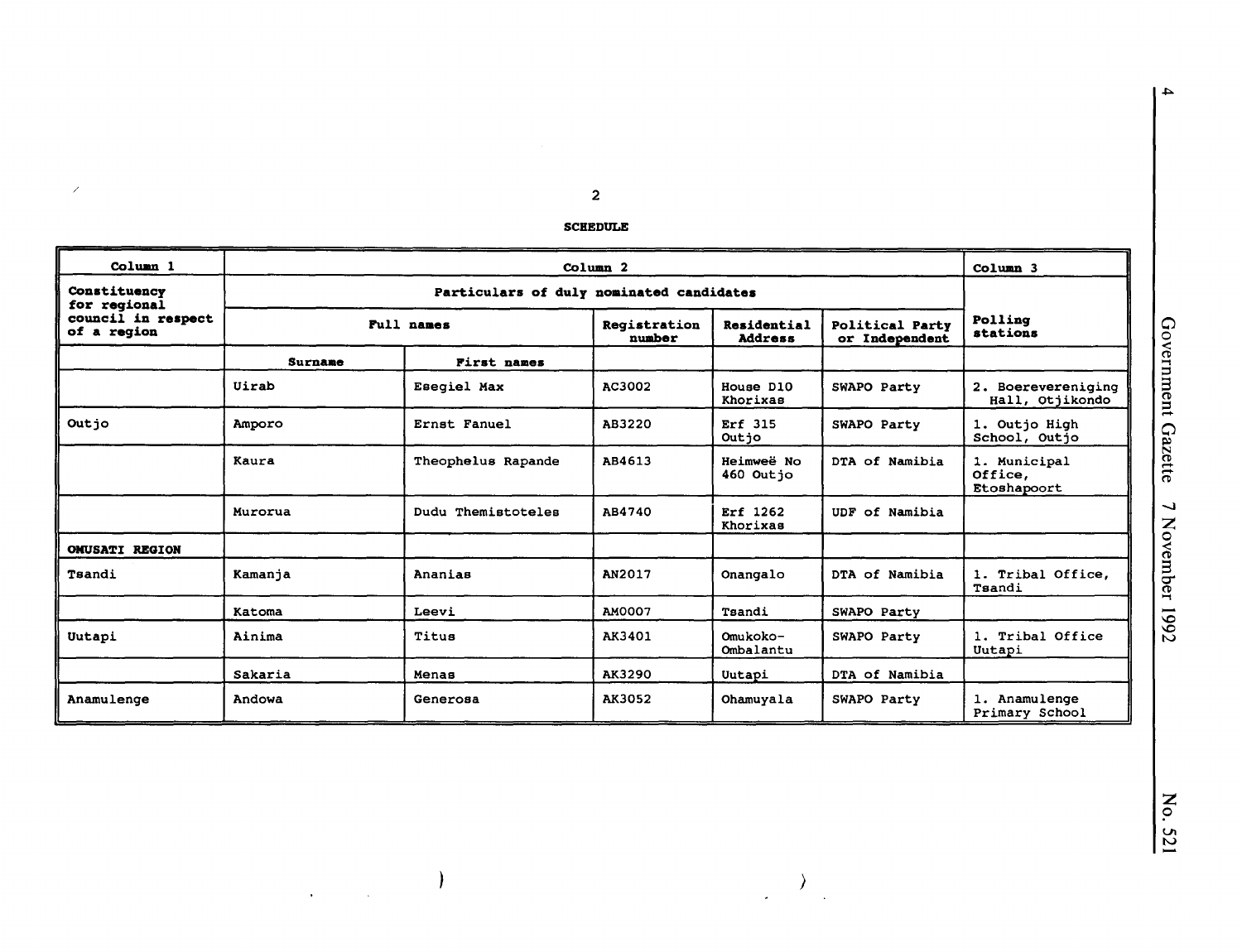$\overline{\mathbf{3}}$ **SCHEDULE** 

 $\mathcal{A}^{\mathcal{A}}_{\mathcal{A}}$  and  $\mathcal{A}^{\mathcal{A}}_{\mathcal{A}}$  and

 $\Delta$ 

 $- - -$ 

 $\mathcal{A}(\mathcal{A})$  and  $\mathcal{A}(\mathcal{A})$ 

 $\Delta$ 

| Column 1                                          | Column <sub>2</sub>                      |                    |                        |                               |                                          | Column <sub>3</sub>                                                  |  |  |
|---------------------------------------------------|------------------------------------------|--------------------|------------------------|-------------------------------|------------------------------------------|----------------------------------------------------------------------|--|--|
| Constituency                                      | Particulars of duly nominated candidates |                    |                        |                               |                                          |                                                                      |  |  |
| for regional<br>council in respect<br>of a reqion |                                          | Full names         | Registration<br>number | Residential<br><b>Address</b> | <b>Political Party</b><br>or Independent | Polling<br>stations                                                  |  |  |
|                                                   | Surname                                  | <b>First Names</b> |                        |                               |                                          |                                                                      |  |  |
|                                                   | Equmbo                                   | Titus Silvasius    | GV3145                 | Onelago                       | DTA of Namibia                           |                                                                      |  |  |
| Ogongo                                            | Abrosius                                 | Florian            | <b>AK1080</b>          | Uutapia                       | DTA of Namibia                           | 1. Agricul-<br>tural<br>College<br>Ogongo                            |  |  |
|                                                   | Kayone                                   | Sacky              | <b>BA1006</b>          | Oshindete<br>Ogongo           | SWAPO Party                              |                                                                      |  |  |
| Oshikuku                                          | Endjambi                                 | Peter              | AB2566                 | Oshitutuma                    | SWAPO Party                              | $1.$ Ody's<br>Shop<br>Omulamba                                       |  |  |
|                                                   | Kweenda                                  | Saima              | BR2669                 | Oshikuku                      | DTA of Namibia                           |                                                                      |  |  |
| Elim                                              | Enkala                                   | Nixon              | GW0486                 | Oneshila                      | DTA of Namibia                           | $1.$ $Elim$<br>Church                                                |  |  |
|                                                   | Mukwiilongo                              | Nangolo            | AX0150                 | Elim                          | SWAPO Party                              |                                                                      |  |  |
| <b>OSHANA REGION</b>                              |                                          |                    |                        |                               |                                          |                                                                      |  |  |
| Oshakati                                          | Moongo                                   | Philimon           | <b>BE0149</b>          | Oshakati                      | DTA of Namibia                           | 1. Confe-<br>rence Hall<br>Office of<br>the Regional<br>Commissioner |  |  |
|                                                   | Vatuva                                   | Silvanus           | <b>BE0917</b>          | House 490<br>Oshakati<br>East | SWAPO Party                              | 2. Oshakati<br>Combined<br>School                                    |  |  |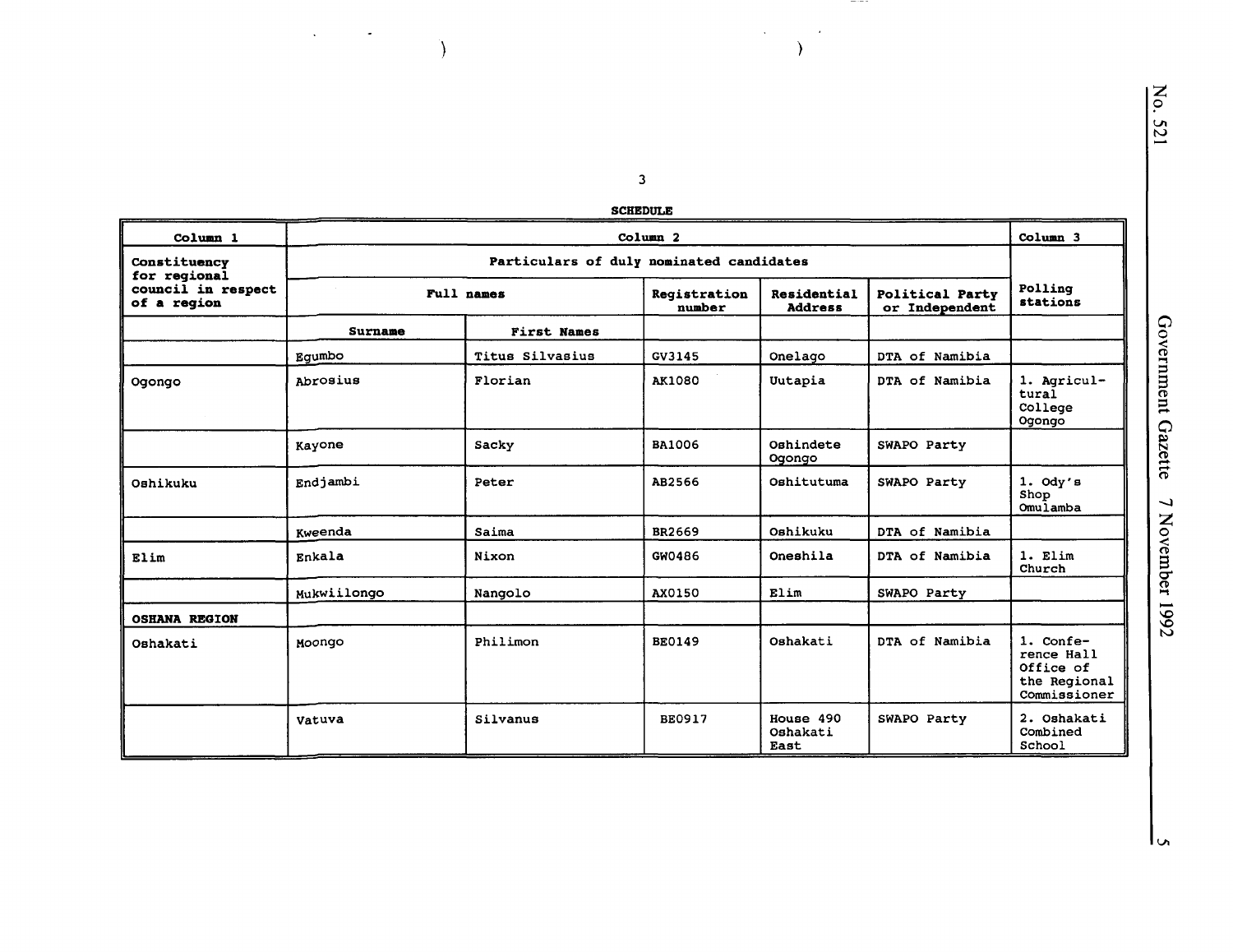$\overline{\mathbf{4}}$ **SCHEDULE** 

 $\sim$ 

 $\label{eq:2} \begin{array}{c} \mathcal{L}_{\text{max}}(\mathcal{L}_{\text{max}}) = \mathcal{L}_{\text{max}}(\mathcal{L}_{\text{max}}) \end{array}$ 

| Column <sub>1</sub>               |           | Column <sub>2</sub>  |                        |                               |                                          |                                             |
|-----------------------------------|-----------|----------------------|------------------------|-------------------------------|------------------------------------------|---------------------------------------------|
| Constituency<br>for regional      |           |                      |                        |                               |                                          |                                             |
| council in respect<br>of a region |           | Full names           | Registration<br>number | Residential<br><b>Address</b> | <b>Political Party</b><br>or Independent | Polling<br>stations                         |
|                                   | Surname   | <b>First names</b>   |                        |                               |                                          |                                             |
|                                   |           |                      |                        |                               |                                          | 3. Okandjengedi<br>Primary School           |
|                                   |           |                      |                        |                               |                                          | 4. Onimwandi<br>Combined School             |
|                                   |           |                      |                        |                               |                                          | Omege Senior<br>5.<br>Primary School        |
| Onqwediva                         | Hamata    | Laban                | BG3350                 | Efidilomulunga                | DTA of Namibia                           | 1. Onqwediva<br>Training College            |
|                                   | Nehova    | Kandy                | <b>BG0181</b>          | Efidilomulunga                | SWAPO Party                              | 2. Gabriël<br>Taapopi<br>Secondary School   |
|                                   |           |                      |                        |                               |                                          | 3. Oupumako<br>Senior Primary<br>School     |
|                                   |           |                      |                        |                               |                                          | 4. Omashekediwa<br>Senior Primary<br>School |
|                                   |           |                      |                        |                               |                                          | 5. Omaalala<br>Senior Primary<br>School     |
| Okaku                             | Mnakapa   | Zen-Asser Hosea Evin | BG 4015                | Okaku                         | DTA of Namibia                           | 1. Okaku Senior<br>Primary School           |
|                                   | Ya Kasita | Henock Sheya         | <b>BH0051</b>          | Okapya                        | SWAPO Party                              | 2. Oshitayi<br>Combined School              |

 $\frac{1}{2}$  ,  $\frac{1}{2}$ 

No. 521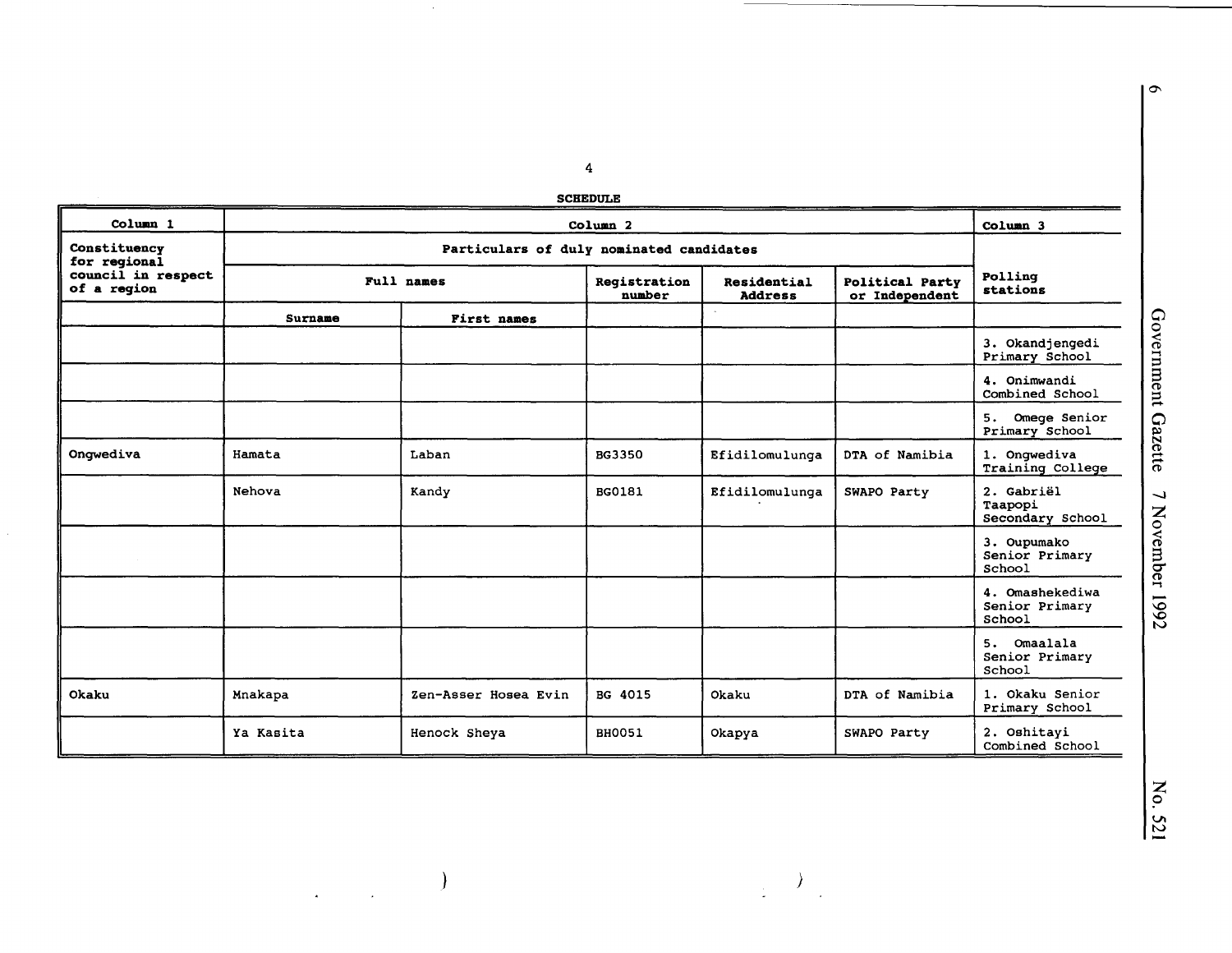### $\overline{\mathbf{5}}$ **SCHEDULE**

 $\Delta \sim 10^4$ 

 $\cdot$  $\rightarrow$ 

 $\mathcal{L}_{\text{max}}(\mathcal{L}_{\text{max}})$ 

 $\overline{\mathcal{L}}$ 

| Column <sub>1</sub>               |                |                                          | Column <sub>2</sub>    |                               |                                   | Column 3                                        |  |  |
|-----------------------------------|----------------|------------------------------------------|------------------------|-------------------------------|-----------------------------------|-------------------------------------------------|--|--|
| Constituency<br>for regional      |                | Particulars of duly nominated candidates |                        |                               |                                   |                                                 |  |  |
| council in respect<br>of a region |                | Full names                               | Registration<br>number | Residential<br><b>Address</b> | Political Party<br>or Independent | Polling<br>stations                             |  |  |
|                                   | <b>Surname</b> | First names                              |                        |                               |                                   |                                                 |  |  |
|                                   |                |                                          |                        |                               |                                   | 3. Ohalushu Senior<br>Primary School            |  |  |
|                                   |                |                                          |                        |                               |                                   | 4. Ondehaluka<br>Combined School                |  |  |
|                                   |                |                                          |                        |                               |                                   | 5. Oshikondilongo<br>Primary School             |  |  |
| Okatana                           | Antanga        | Fillipus                                 | BD2307                 | Oneshila                      | DTA of Namibia                    | 1. Tribal Office<br>Uukwangula                  |  |  |
|                                   | Kashuupulwa    | Clemens                                  | <b>BK0067</b>          | Ondjo-djo,<br>Okatana         | SWAPO Party                       | 2. Okatana Senior<br>Primary School             |  |  |
|                                   |                |                                          |                        |                               |                                   | 3. Onanhadi Senior<br>Primary School.           |  |  |
| Ondangwa                          | Kalangula      | Peter Tanyengenge                        | BR4388                 | Ondangwa                      | Independent                       | 1. Conference<br>Hall, Regional<br>Commissioner |  |  |
|                                   | Kanime         | Elifas Shikuma                           | <b>BP0334</b>          | Ondangwa                      | Independent                       | 2.01uno Community<br>Hall                       |  |  |
|                                   | Shiimi         | Eliakim Prince                           | <b>BP0002</b>          | Eben-Ezer<br>Ondangwa         | SWAPO Party                       | 3. Eheke Combined<br>School                     |  |  |
|                                   | Shipanga       | Thimoteus                                | BB2233                 | Onkuta                        | DTA of Namibia                    | 4. Ehafo Combined<br>School                     |  |  |
|                                   |                |                                          |                        |                               |                                   | 5. Omagongati<br>Combined School                |  |  |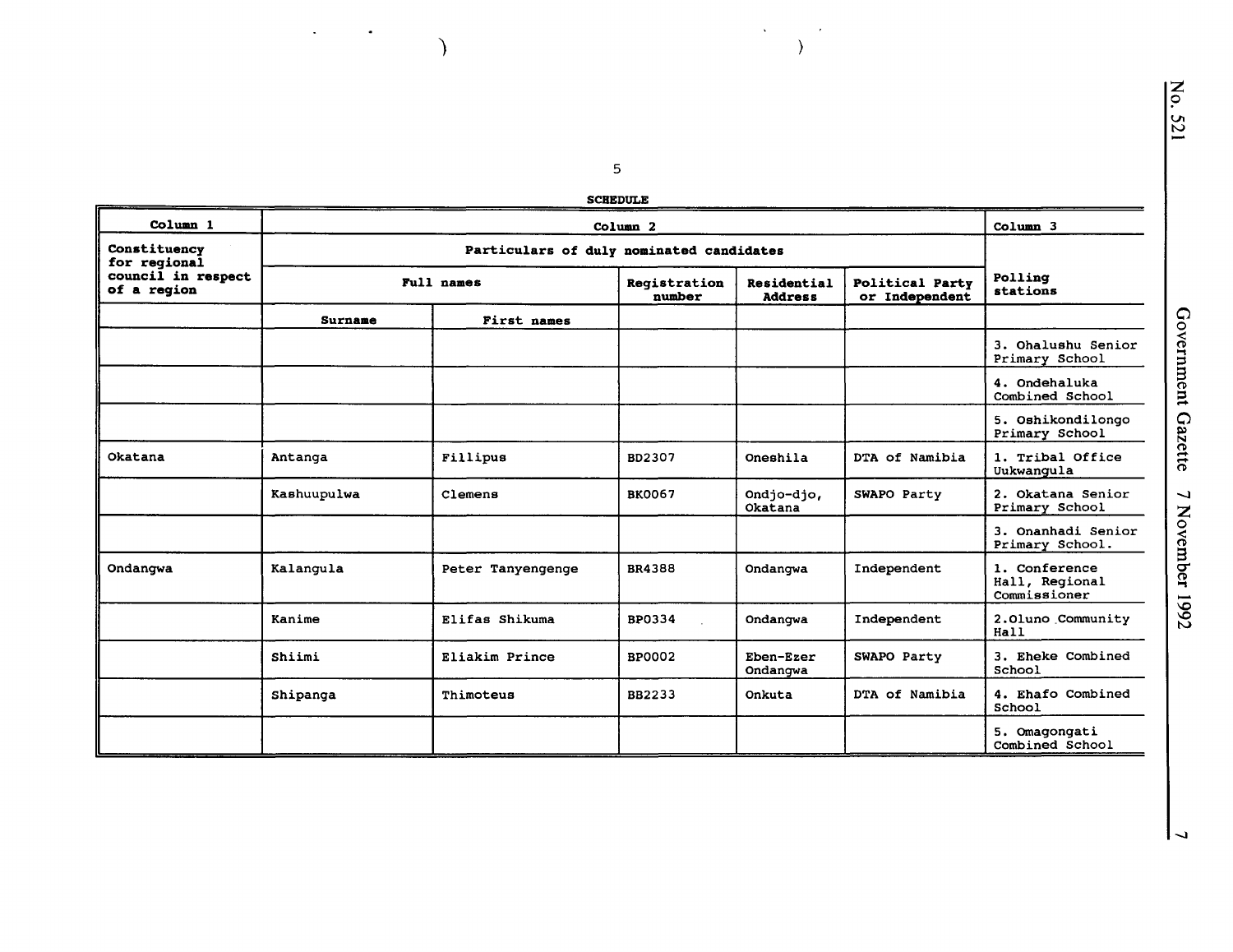6

|                                      |              |                                          | <b>SCHEDULE</b>        |                               |                                   |                                             |  |  |  |
|--------------------------------------|--------------|------------------------------------------|------------------------|-------------------------------|-----------------------------------|---------------------------------------------|--|--|--|
| Column <sub>1</sub>                  |              | Column <sub>3</sub>                      |                        |                               |                                   |                                             |  |  |  |
| Constituency<br>for regional         |              | Particulars of duly nominated candidates |                        |                               |                                   |                                             |  |  |  |
| council in<br>respect of a<br>region |              | Full names                               | Registration<br>number | Residential<br><b>Address</b> | Political Party<br>or Independent | Polling<br>stations                         |  |  |  |
|                                      | Surname      | First names                              |                        |                               |                                   |                                             |  |  |  |
|                                      |              |                                          |                        |                               |                                   | 6. Onangumbu<br>Senior Primary<br>School    |  |  |  |
| Ompundja                             | Max          | Silas                                    | BD1002                 | Oshakati                      | DTA of Namibia                    | 1. Omupundja<br>Senior Primary<br>School    |  |  |  |
|                                      | Shitilifa    | Mwailepeni Titus                         | <b>BE0410</b>          | Olupumbu<br>Onimwandi         | SWAPO Party                       | 2. Eenquwantale<br>Senior Primary<br>School |  |  |  |
|                                      |              |                                          |                        |                               |                                   | 3. Uukwiyuongwe<br>Senior Primary<br>School |  |  |  |
| Uukwiyu                              | Amadhila     | Matheus                                  | BV0842                 | Uukwiyu                       | SWAPO Party                       | 1. Uukwiyu<br>Combined School               |  |  |  |
|                                      | Shikongo     | Josef                                    | <b>BP0810</b>          | Ondangwa                      | DTA of Namibia                    |                                             |  |  |  |
| Okatjali                             | Kapia        | Paulus Iilonga                           | <b>BW1938</b>          | Okatjali                      | SWAPO Party                       | 1. Okatjali<br>Primary School               |  |  |  |
|                                      | Uusizi       | Andreas                                  | BP0112                 | Onambango                     | DTA of Namibia                    |                                             |  |  |  |
| <b>OHANGWENA REGION</b>              |              |                                          |                        |                               |                                   |                                             |  |  |  |
| Ongenga                              | Namhadi      | Wapota Petrus                            | <b>DBO808</b>          | Oshakati                      | DTA of Namibia                    | 1. Tribal Office<br>Omunquelume             |  |  |  |
|                                      | Shimutwikeni | Leonard                                  | CA3941                 | Oshindobe<br>Ogenga           | SWAPO Party                       | 2. Ongenga Church                           |  |  |  |

) and the contract of  $\langle \rangle$ 

 $\mathcal{L} = \frac{1}{2} \sum_{i=1}^{n} \frac{1}{i} \sum_{j=1}^{n} \frac{1}{j} \sum_{j=1}^{n} \frac{1}{j} \sum_{j=1}^{n} \frac{1}{j} \sum_{j=1}^{n} \frac{1}{j} \sum_{j=1}^{n} \frac{1}{j} \sum_{j=1}^{n} \frac{1}{j} \sum_{j=1}^{n} \frac{1}{j} \sum_{j=1}^{n} \frac{1}{j} \sum_{j=1}^{n} \frac{1}{j} \sum_{j=1}^{n} \frac{1}{j} \sum_{j=1}^{n} \frac{1}{j} \sum$ 

 $\overline{\infty}$ 

z 0 Vl tv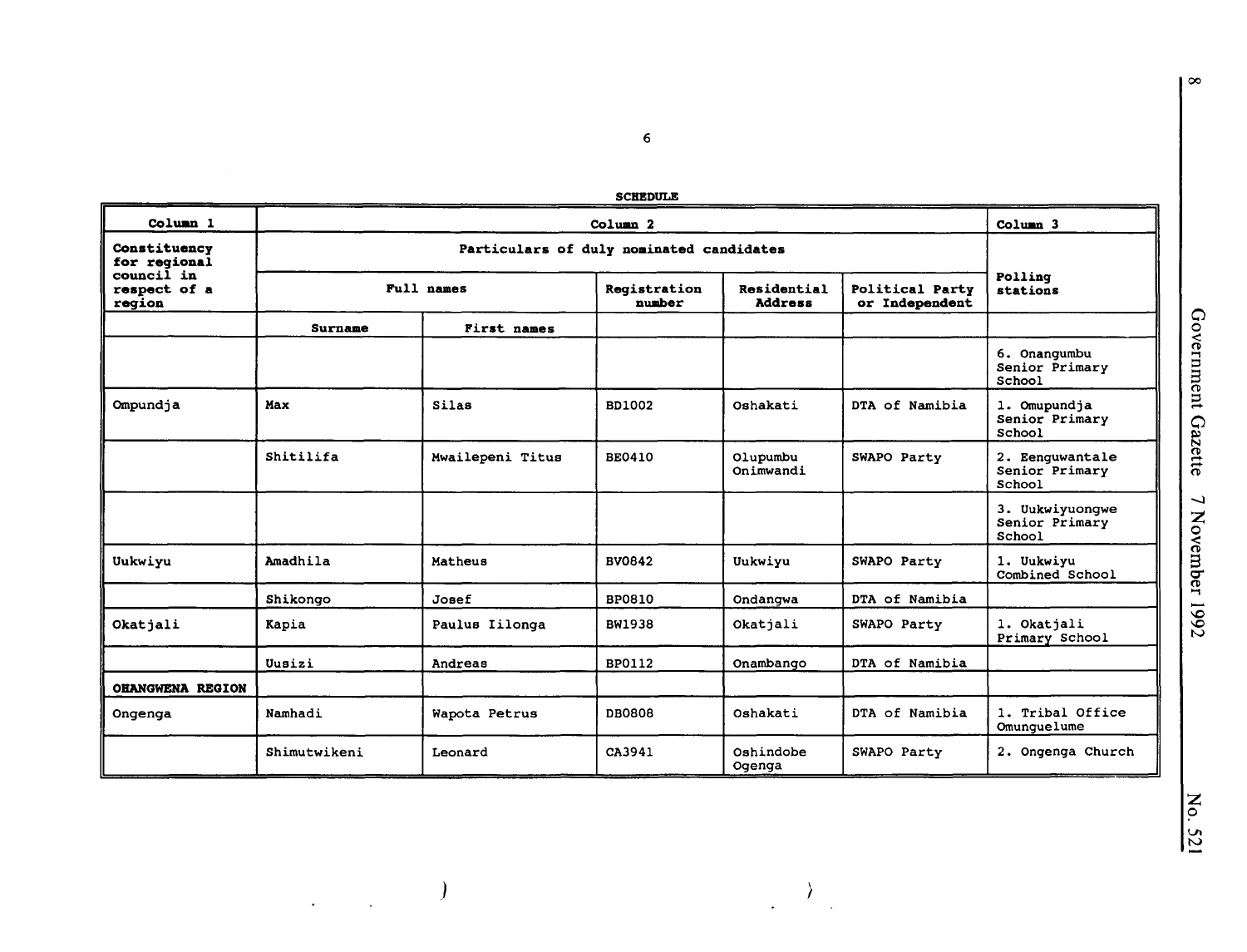| <b>SCHEDULE</b> |
|-----------------|
|                 |

 $\overline{7}$ 

 $\lambda$  .

 $\epsilon$  $\overline{\phantom{a}}$ 

 $\delta_{\rm{max}}$  ,  $\delta_{\rm{max}}$ 

 $\overline{\phantom{a}}$ 

| Column <sub>1</sub>                  |                |             | Column <sub>2</sub>    |                               |                                   | Column <sub>3</sub>             |
|--------------------------------------|----------------|-------------|------------------------|-------------------------------|-----------------------------------|---------------------------------|
| Constituency<br>for regional         |                |             |                        |                               |                                   |                                 |
| council in<br>respect of a<br>region | Full names     |             | Registration<br>number | Residential<br><b>Address</b> | Political Party<br>or Independent | Polling<br>stations             |
|                                      | <b>Surname</b> | First names |                        |                               |                                   |                                 |
|                                      |                |             |                        |                               |                                   | 3. Okambebe<br>Primary School   |
|                                      |                |             |                        |                               |                                   | 4. Elakalapwa<br>Primary School |
| Engela                               | Nghiwewelekwa  | Heita       | CB3372                 | Engela                        | SWAPO Party                       | 1. Engela<br>Church             |
|                                      | Paulus         | Lucia       | CR2188                 | Ombedi                        | DTA of Namibia                    | 2. Ohaingu<br>Church            |
|                                      | $\cdot$        |             |                        |                               |                                   | 3. Omundudu<br>Primary School   |
|                                      |                |             |                        |                               |                                   | 4. Onambwebwe<br>Primary School |
| Oshikango                            | Hishikushitja  | Michael     | CD0324                 | St Mary's<br>Mission<br>Odibo | SWAPO Party                       | 1. Odibo Church                 |
|                                      | Samuel         | Victor      | CD 0015                | Onaminda                      | Independent                       | 2. Edundja<br>Church            |
|                                      | Shikonda       | Elia        | BG2349                 | Ondobe                        | DTA of Namibia                    | 3. Etomba<br>Church             |
|                                      |                |             |                        |                               |                                   | 4. Enghandja<br>Primary School  |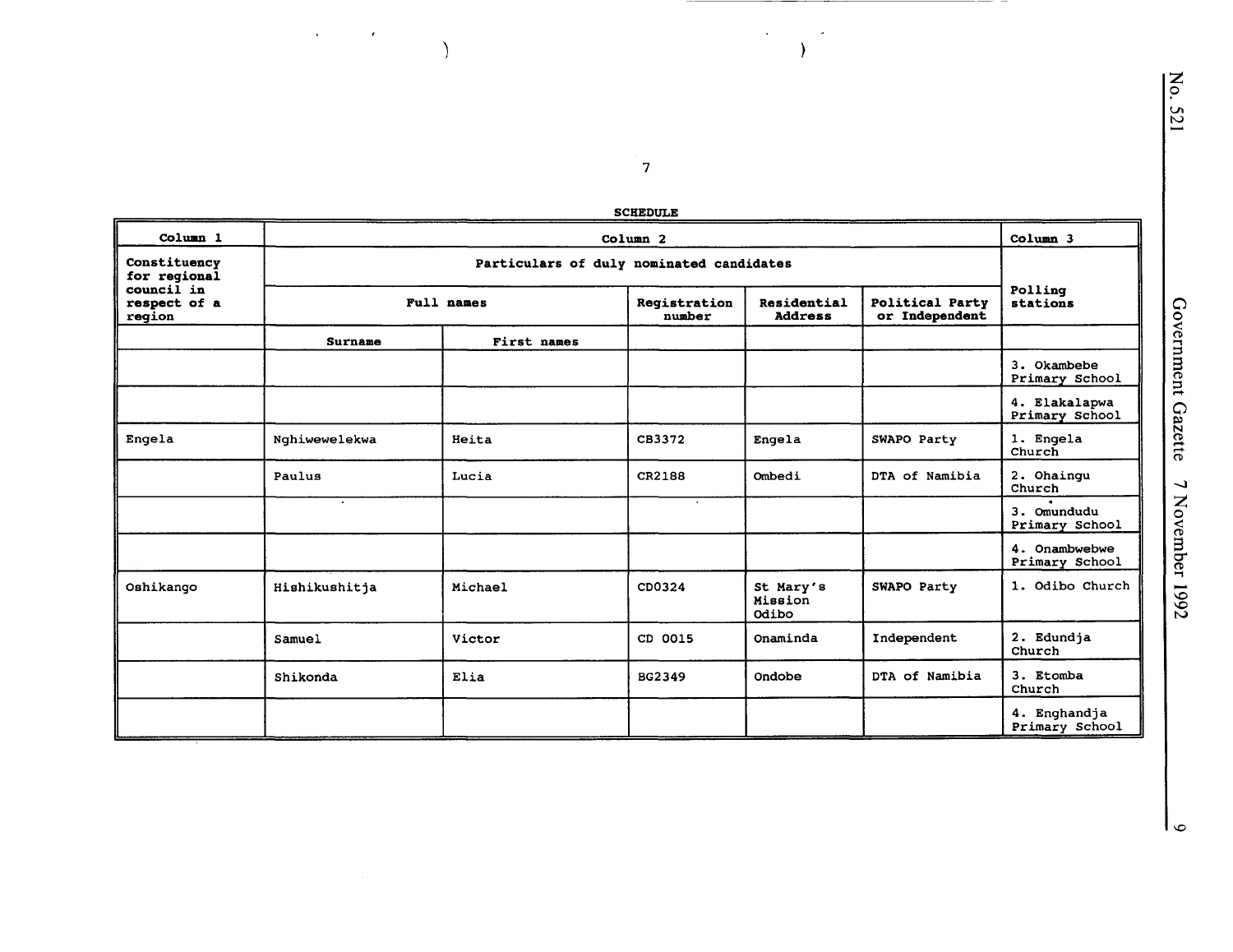$\bf{8}$ 

#### **SCHEDULE**

| Column <sub>1</sub>                  |              |                                          | Column <sub>2</sub>    |                               |                                   | Column 3                          |  |  |
|--------------------------------------|--------------|------------------------------------------|------------------------|-------------------------------|-----------------------------------|-----------------------------------|--|--|
| Constituency<br>for regional         |              | Particulars of duly nominated candidates |                        |                               |                                   |                                   |  |  |
| council in<br>respect of a<br>region |              | Full names                               | Reqistration<br>number | Residential<br><b>Address</b> | Political Party<br>or Independent | Polling<br>stations               |  |  |
|                                      | Surname      | First names                              |                        |                               |                                   |                                   |  |  |
| Ondobe                               | Mwaningange  | Billy William                            | CR4869                 | Ondobe                        | SWAPO Party                       | 1. Ondobe Primary<br>School       |  |  |
|                                      | Shimwefeleni | Hosea Nghinomenwa                        | CF0773                 | Onamunhanma                   | DTA of Namibia                    | 2. Oshandi Church                 |  |  |
|                                      |              |                                          |                        |                               |                                   | 3. Ohankelo Primary<br>School     |  |  |
|                                      |              |                                          |                        |                               |                                   | 4.<br>Onamunama<br>Primary School |  |  |
| Eenhana                              | Haikali      | Valde Panduleni                          | CH1893                 | Eenhana                       | DTA of Namibia                    | 1. Tribal Office<br>Eenhana       |  |  |
|                                      | Hashikutuwa  | Adolf                                    | CH4478                 | Eenhana                       | SWAPO Party                       | 2. Oshaanga Primary<br>School     |  |  |
|                                      |              |                                          |                        |                               |                                   | 3. Otunganga<br>Primary School    |  |  |
|                                      |              |                                          |                        |                               |                                   | 4. Onangolo Church                |  |  |
|                                      |              |                                          |                        |                               |                                   | 5. Omafa Primary<br>School        |  |  |
|                                      |              |                                          |                        |                               |                                   | 6. Onakalunga<br>Primary School   |  |  |

 $\pmb{\rangle}$ 

 $\rightarrow$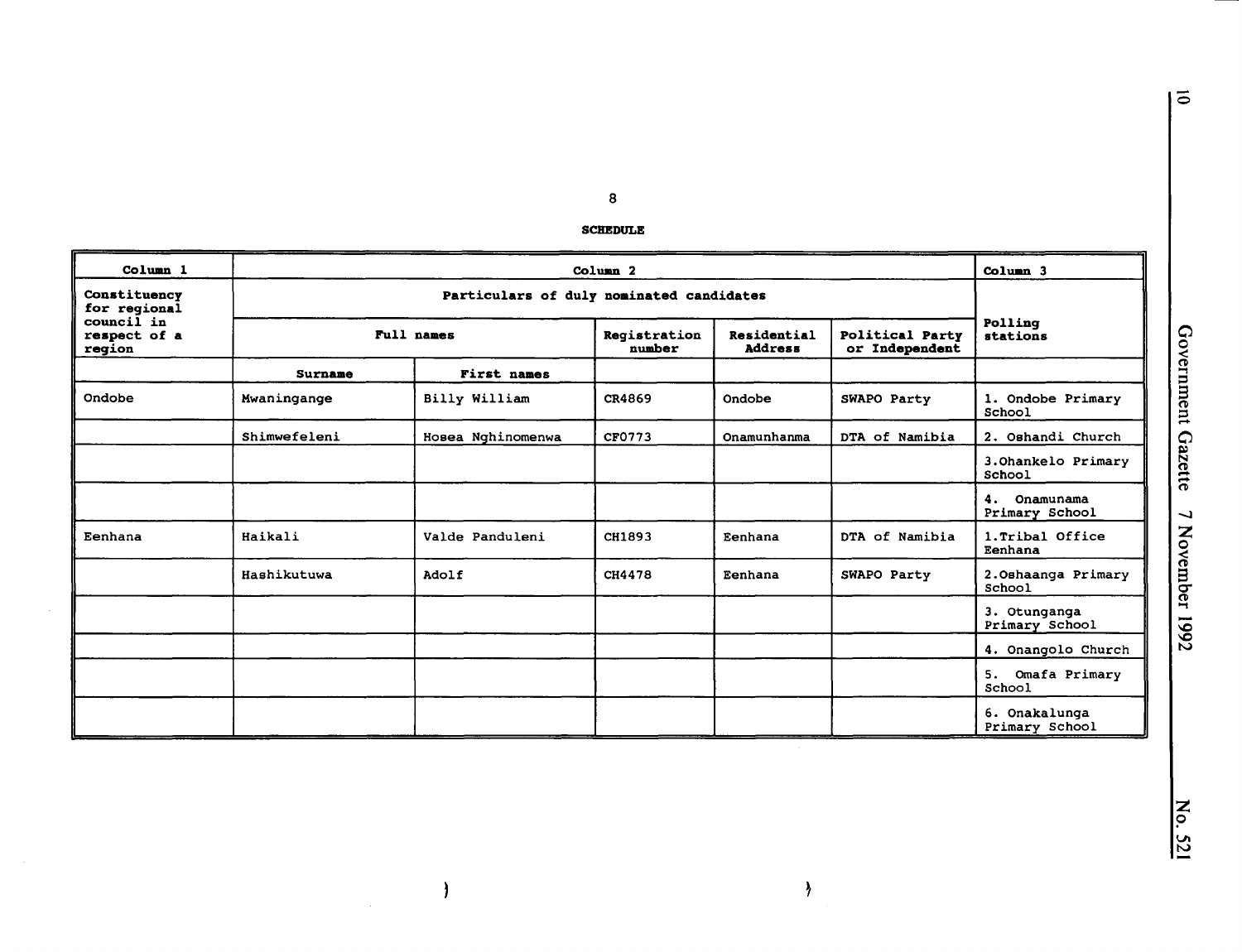$\boldsymbol{9}$ 

 $\mathcal{L}_{\mathcal{A}}$ 

 $\bullet$ 

 $\big)$ 

#### **SCHEDULE**

 $\bullet$ 

 $\mathcal{A}$ 

 $\rightarrow$ 

| Column 1                             | Column <sub>3</sub><br>Column <sub>2</sub> |                    |                        |                               |                                          |                                    |  |
|--------------------------------------|--------------------------------------------|--------------------|------------------------|-------------------------------|------------------------------------------|------------------------------------|--|
| Constituency<br>for regional         | Particulars of duly nominated candidates   |                    |                        |                               |                                          |                                    |  |
| council in<br>respect of a<br>region |                                            | Full names         | Registration<br>number | Residential<br><b>Address</b> | <b>Political Party</b><br>or Independent | Polling<br>stations                |  |
|                                      | Surname                                    | <b>First names</b> |                        |                               |                                          |                                    |  |
| Okongo                               | Kasheendwa                                 | Puleni             | CN0228                 | Okongo                        | SWAPO Party                              | 1. Hasheela<br>Secondary<br>School |  |
|                                      | Weyulu                                     | Victory            | CM1149                 | Okongo                        | DTA of Namibia                           | 2. Oluwayo<br>Primary School       |  |
|                                      |                                            |                    |                        |                               |                                          | 3. Ekoka<br>Primary School         |  |
| Ohangwena                            | Kandjambanga                               | Hamutwe Josephine  | BG1474                 | Ohangwena                     | SWAPO Party                              | 1. Tribal<br>Office<br>Ohangwena   |  |
|                                      | Sipora                                     | Dana               | CR2123                 | Ohangwena                     | DTA of Namibia                           | 2. Onandova<br>Primary School      |  |
|                                      |                                            |                    |                        |                               |                                          | 3. Oilagati<br>Primary School      |  |
|                                      |                                            |                    |                        |                               |                                          | 4. Okauva<br>Primary School        |  |
|                                      |                                            |                    |                        |                               |                                          |                                    |  |
| <b>OSHIKOTO REGION</b>               |                                            |                    |                        |                               |                                          |                                    |  |
| Oniipa                               | Engombe                                    | Emmanuel           | CX3033                 | Onqwediva                     | DTA of Namibia                           | Oniipa Primary<br>School           |  |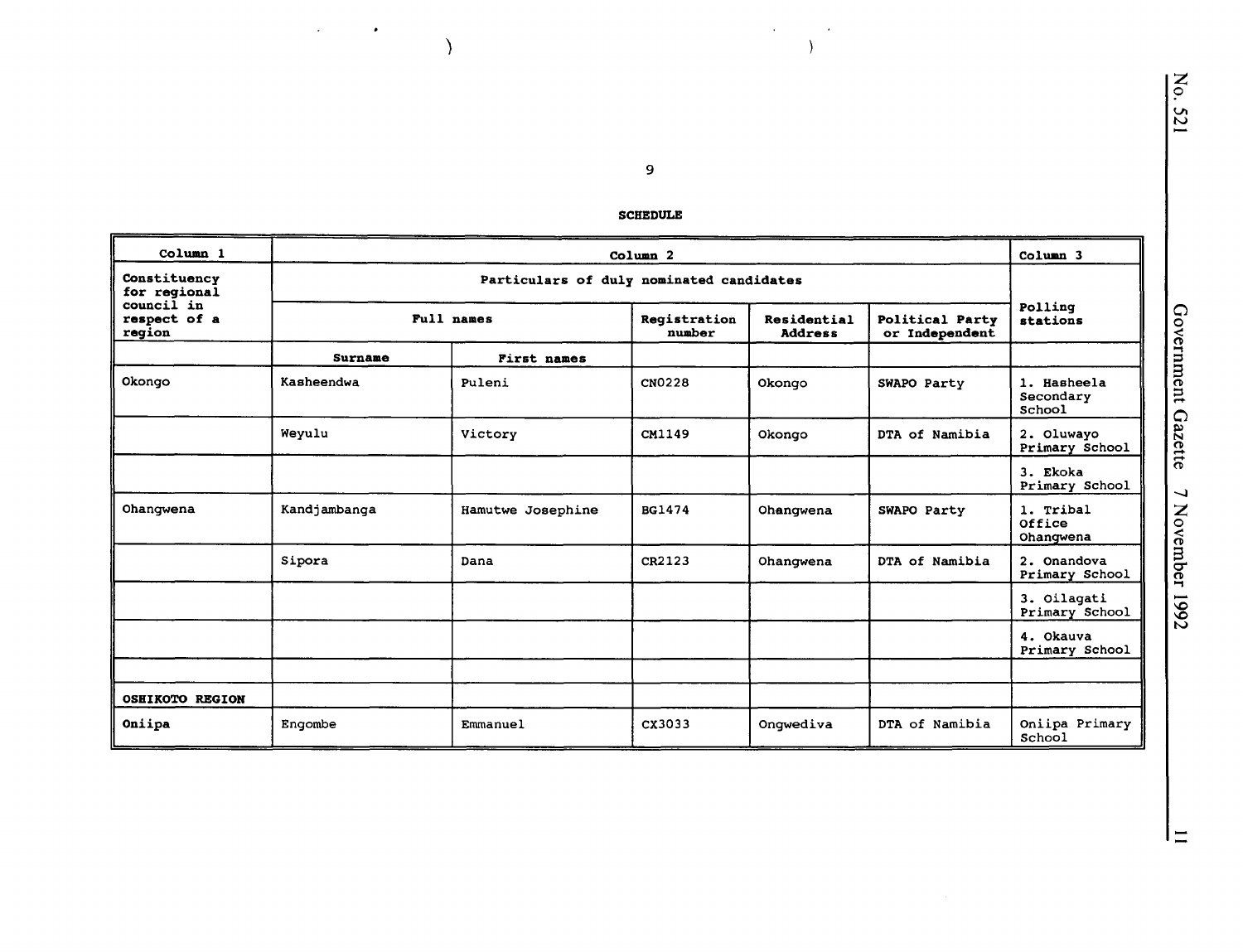$\overline{10}$ 

| <b>SCHEDULE</b> |  |
|-----------------|--|
|                 |  |

| Column <sub>1</sub>               |                                          | Column 3     |                        |                               |                                          |                                   |
|-----------------------------------|------------------------------------------|--------------|------------------------|-------------------------------|------------------------------------------|-----------------------------------|
| Constituency<br>for regional      | Particulars of duly nominated candidates |              |                        |                               |                                          |                                   |
| council in respect<br>of a region |                                          | Full names   | Registration<br>number | Residential<br><b>Address</b> | <b>Political Party</b><br>or Independent | Polling<br>stations               |
|                                   | Surname                                  | First names  |                        |                               |                                          |                                   |
|                                   | Nampala                                  | Hosea        | CW3849                 | Oshigambo                     | SWAPO Party                              | 2. Oshitutuma<br>Church           |
|                                   |                                          |              |                        |                               |                                          | 3. Oshigambo<br>Secondary School  |
|                                   |                                          |              |                        |                               |                                          | 4.Ombalambwenge<br>Primary School |
|                                   |                                          |              |                        |                               |                                          | 5. Onanona Primary<br>School      |
| Okatope                           | Kamanya                                  | Vilho Elifas | HN1295                 | Onyanya                       | SWAPO Party                              | 1. Tribal Office<br>Okatope       |
|                                   | Simon                                    | Theodor      | DF0102                 | Onandjamba                    | DTA of Namibia                           | 2. Onankali Church                |
|                                   |                                          |              |                        |                               |                                          | 3. Uukongo Primary<br>School      |
|                                   |                                          |              |                        |                               |                                          | 4. Onampengu<br>Primary School    |
| Omuthiyagwiipundi                 | Kamati                                   | Helena       | <b>BN0101</b>          | Onankali                      | DTA of Namibia                           | 1. Omuthinya-<br>gwiipundi Church |
|                                   | Ndakolo                                  | Penda        | DL0493                 | Omutsegonime                  | SWAPO Party                              |                                   |

 $\,$   $\,$ 

 $\overline{\phantom{a}}$ 

 $\overline{\phantom{a}}$ 

 $\bar{z}$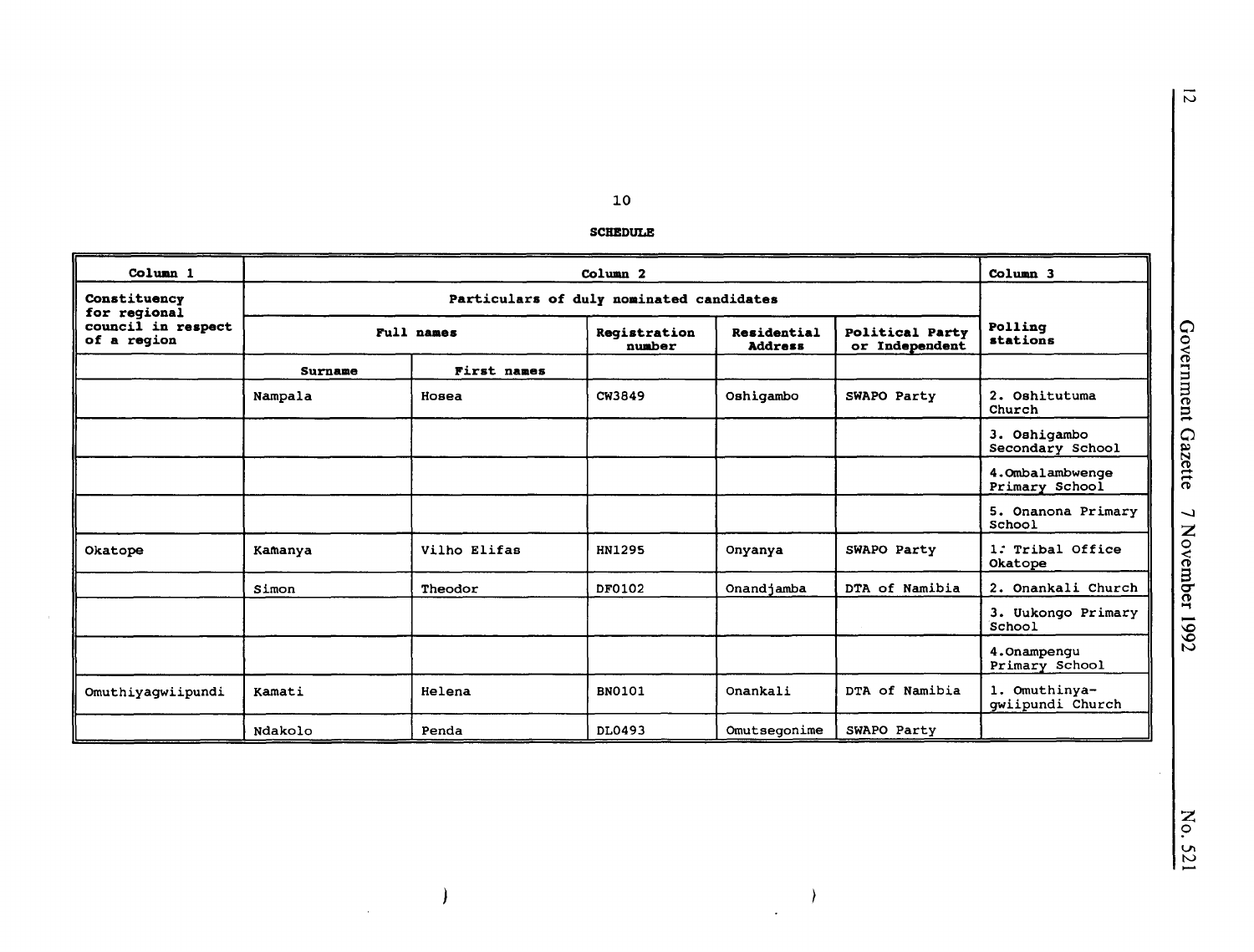11

 $\ddot{\phantom{0}}$ 

 $\rightarrow$ 

)

 $\langle \cdot \rangle$ 

|                                   |                | <b>SCHEDULE</b>                          |                        |                               |                                   |                                 |
|-----------------------------------|----------------|------------------------------------------|------------------------|-------------------------------|-----------------------------------|---------------------------------|
| Column 1                          |                |                                          | Column <sub>2</sub>    |                               |                                   | Column <sub>3</sub>             |
| Constituency<br>for regional      |                | Particulars of duly nominated candidates |                        |                               |                                   |                                 |
| council in respect<br>of a reqion | Full names     |                                          | Registration<br>number | Residential<br><b>Address</b> | Political Party<br>or Independent | Polling<br>stations             |
|                                   | <b>Surname</b> | First names                              |                        |                               |                                   |                                 |
| Oshikoto                          | Kaiyamo        | Hosea Nico                               | DS0211                 | Nomtsoub                      | SWAPO Party                       | 1. Magistrate's<br>Court Tsumeb |
|                                   | Kariko         | Ludwig                                   | DU1810                 | Nomtsoub                      | DTA of Namibia                    | 2. Community<br>Hall Nomtsoub   |
| OKAVANGO REGION                   |                |                                          |                        |                               |                                   |                                 |
| Mpungu                            | Hambjuka       | Johannes                                 | DV1110                 | Mpungu                        | SWAPO Party                       | 1. Mpungu<br>Primary School     |
|                                   | Kasire         | Vitus                                    | DY0223                 | Singuruve                     | DTA of Namibia                    | 2. Nkurenkuru<br>School         |
| Kahenge                           | Reinhold       | Muremi                                   | DW4869                 | Rupara                        | SWAPO Party                       | 1. Kahenge<br>Primary School    |
|                                   | Melgissar      | Nairenge                                 | HA4749                 | Rupara                        | DTA of Namibia                    | 2. Rupara Primary<br>School     |
|                                   |                |                                          |                        |                               |                                   |                                 |
|                                   |                |                                          |                        |                               |                                   |                                 |
|                                   |                |                                          |                        |                               |                                   |                                 |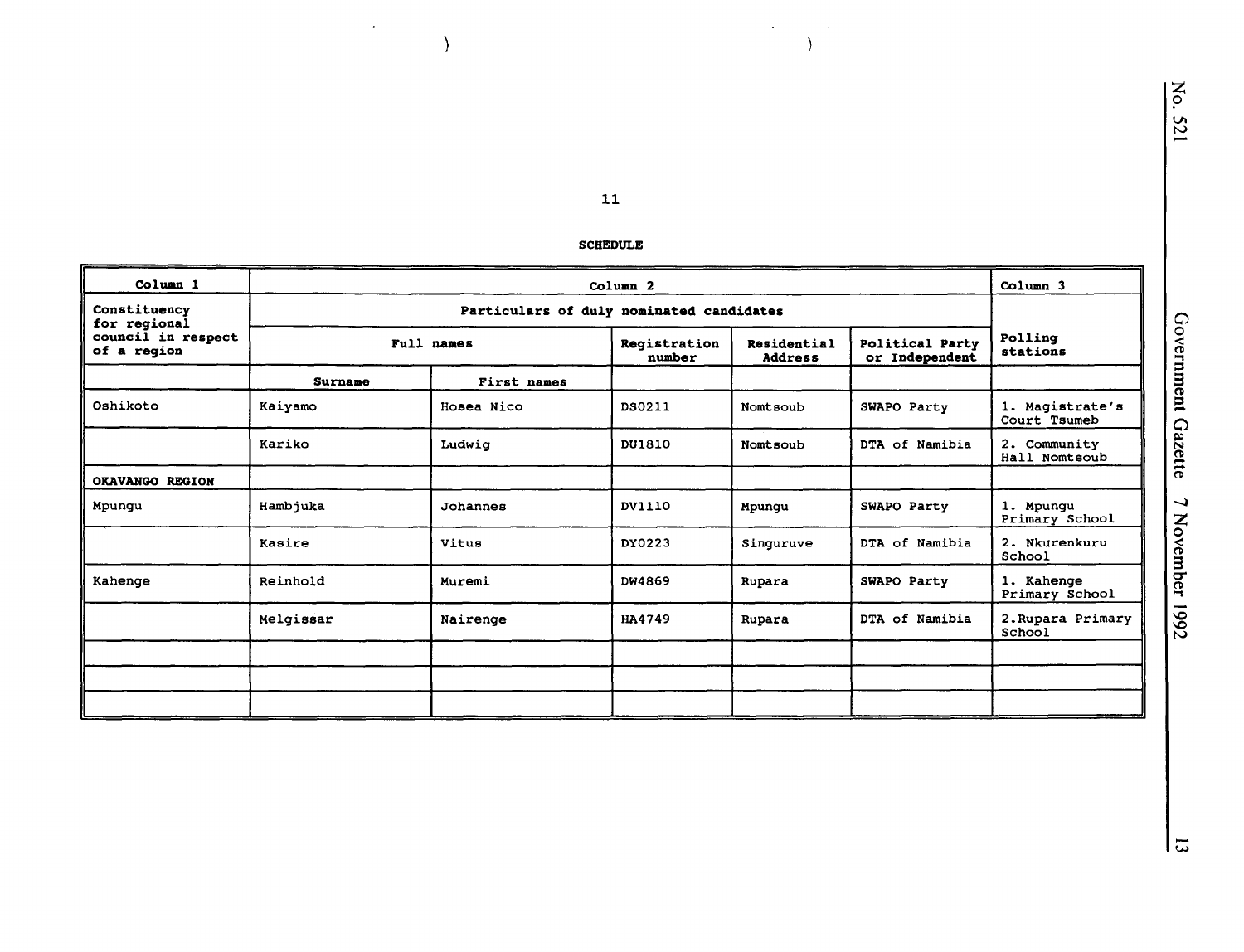|  | <b>SCHEDULE</b> |  |
|--|-----------------|--|

|                                   |           |                                          | <b>SCHEDULE</b>        |                               |                                   |                                                       |
|-----------------------------------|-----------|------------------------------------------|------------------------|-------------------------------|-----------------------------------|-------------------------------------------------------|
| Column 1                          |           |                                          | Column <sub>2</sub>    |                               |                                   | Column 3                                              |
| Constituency<br>for regional      |           | Particulars of duly nominated candidates |                        |                               |                                   |                                                       |
| council in respect<br>of a region |           | Full names                               | Registration<br>number | Residential<br><b>Address</b> | Political Party<br>or Independent | Polling<br>stations                                   |
|                                   | Surname   | First names                              |                        |                               |                                   |                                                       |
| Kapako                            | Haupindi  | Lourenz Kalipa                           | DY0468                 | Tjivitjivi                    | DTA of Namibia                    | 1. Kapako<br>Primary School                           |
|                                   | Kangowa   | Gabriël Kalimbwe                         | DY1893                 | Safari Rundu                  | SWAPO Party                       |                                                       |
| Rundu                             | Hainqura  | Ambrosius Hamutenya                      | EA0001                 | Tuntungeni<br>Rundu           | SWAPO Party                       | 1. Dr Romanus<br>Kampungu<br>Secondary<br>School Hall |
|                                   | Ndara     | Reginald                                 | EA2902                 | House 1055<br>Safari          | DTA of Namibia                    | 2. Sauyemwa<br>Primary School                         |
|                                   |           |                                          |                        |                               |                                   | 3. Sarusungu<br>Primary School                        |
|                                   |           |                                          |                        |                               |                                   | 4. Muzukwa<br>Primary School                          |
| Mashari                           | Joachim   | Johannes                                 | EA1603                 | Tutungeni                     | DTA of Namibia                    | 1. Muroro<br>Primary School                           |
|                                   | Shikongo  | Paulus Kaeuru                            | DX0224                 | Tyeye                         | SWAPO Party                       | 2. Rundjarara<br>Primary School                       |
| Ndiyona                           | Kapirika  | Servatius                                | EC4648                 | Sharuhanda                    | SWAPO Party                       | 1. Tribal<br>Office Ndiyona                           |
|                                   | Shidjukwe | Norberte                                 | EA4171                 | Safari Rundu                  | DTA of Namibia                    | 2. Mabushe<br>Primary School                          |
|                                   |           |                                          |                        |                               |                                   |                                                       |

 $\lambda$ 

 $\overline{\phantom{a}}$ 

 $\ddot{\phantom{1}}$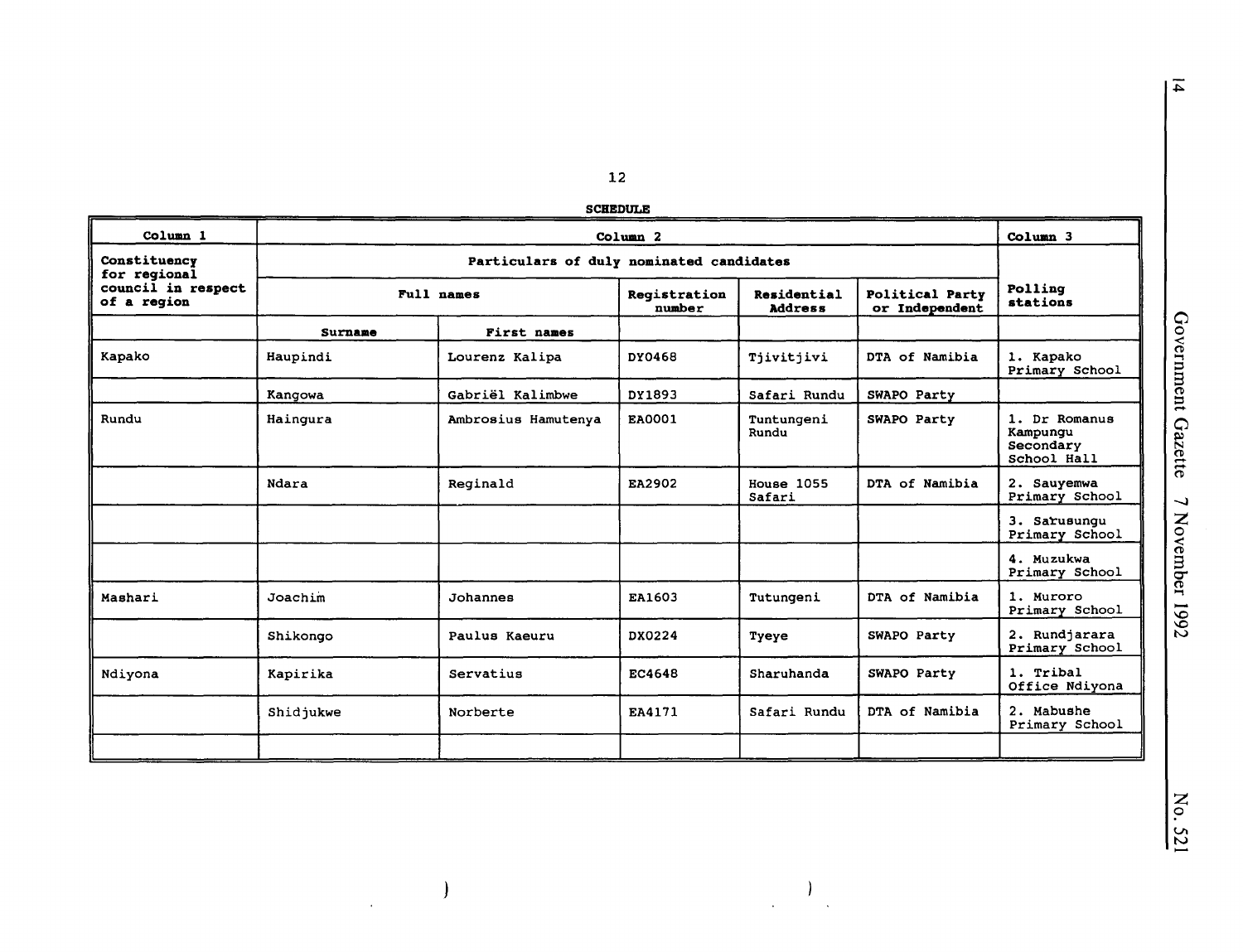$\overline{\omega}$ 

13

**SCHEDULE** 

 $\omega$ 

| Column <sub>1</sub>                  | Column <sub>2</sub>                      |                   |                        |                                  |                                          | Column 3                                     |
|--------------------------------------|------------------------------------------|-------------------|------------------------|----------------------------------|------------------------------------------|----------------------------------------------|
| Constituency<br>for regional         | Particulars of duly nominated candidates |                   |                        |                                  |                                          |                                              |
| council in<br>respect of a<br>region | Full names                               |                   | Registration<br>number | Residential<br><b>Address</b>    | <b>Political Party</b><br>or Independent | Polling<br>stations                          |
|                                      | Surname                                  | First names       |                        |                                  |                                          |                                              |
| CAPRIVI REGION                       |                                          |                   |                        |                                  |                                          |                                              |
| Mukwe                                | Dyarugha                                 | Basilius Maketo   | ED2806                 | Mukwe                            | SWAPO Party                              | 1. Max<br>Makusha<br>Secondary<br>School     |
|                                      | Shakadya                                 | Tjiyemo Gerard    | ED2425                 | Mukwe                            | DTA of Namibia                           |                                              |
| Kongola                              | Muluti                                   | David Siyayo      | HW0883                 | Kabe Village                     | SWAPO Party                              | 1. Kongola<br>Primary<br>School              |
|                                      | Walubita                                 | Mukelabayi Conard | HW1001                 | Singalamwe<br>Ngwezi             | DTA of Namibia                           |                                              |
| Linyandi                             | Maloboka                                 | Brendan Bashupi   | HW2464                 | Ngoma Street<br>Katima           | SWAPO of<br>Namibia                      | 1. Linyandi<br>Primary<br>School             |
|                                      | Sizimbo                                  | Francis Fanie     | EH1426                 | Sangwali Ngweze                  | DTA of Namibia                           |                                              |
| Sibinda                              | Mabuku                                   | John Nambutunga   | <b>HW1160</b>          | Sibbinda                         | DTA of Namibia                           | 1. Sibinda<br>Primary<br>School              |
|                                      | Mushe                                    | Alex Muyangwa     | HW1442                 | Katima Mulilo<br>Kazwili Village | SWAPO Party                              |                                              |
| Katima Mulilo                        | Mabuku                                   | Benjamin Chika    | HW4654                 | Ngoma                            | <b>NPF</b>                               | 1. Ngwezi,<br>Q1d<br>Legislative<br>Assembly |

 $\bullet$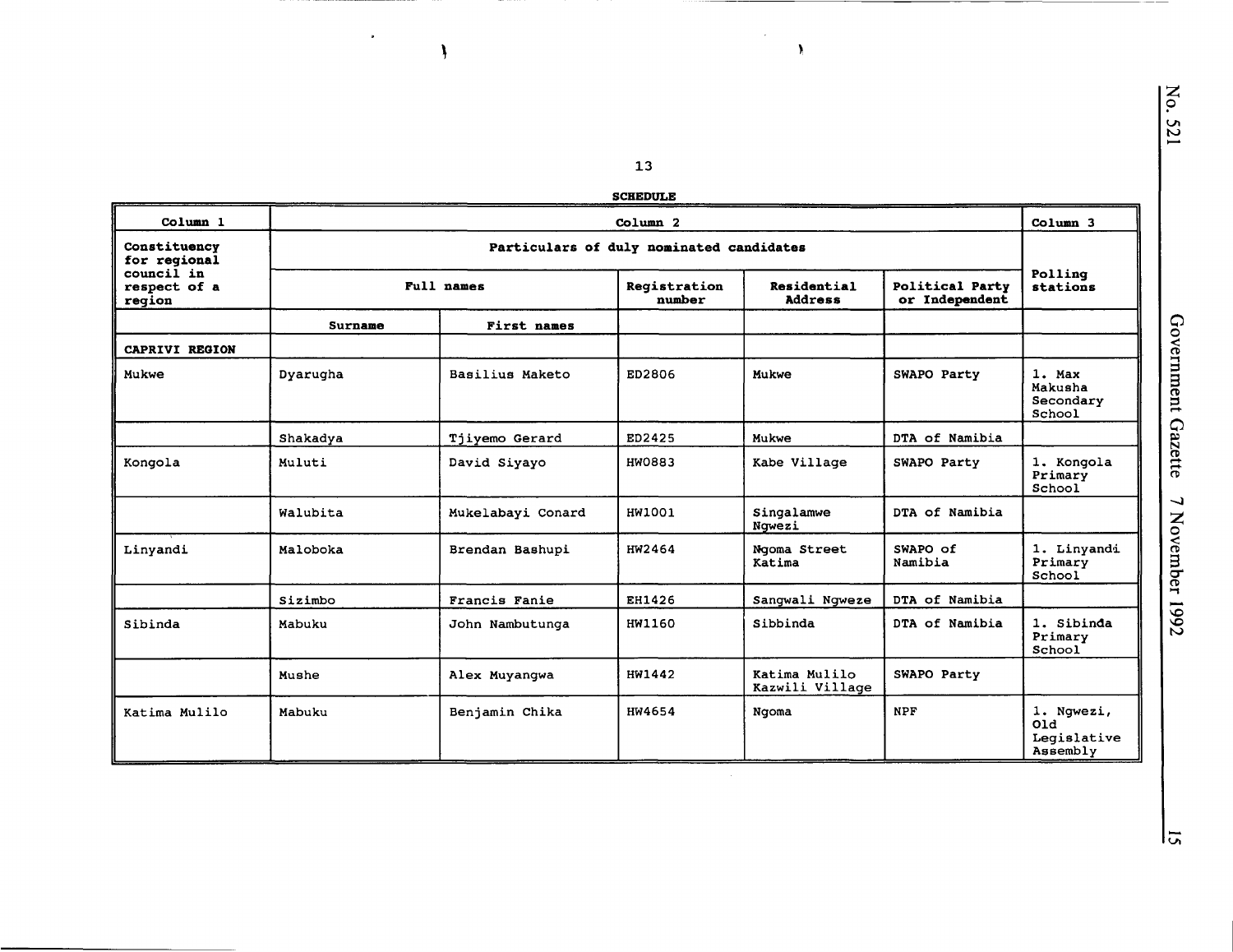| ١<br>J<br>٢<br>$\ddot{\cdot}$<br>:<br>֧֧֚֚֚֚֚֚֚֚֚֚֚֚֚֚֚֚֚֚֚֚֚֬֡֡֡֡֡֡֬֝֓֡֡֬<br>֧֧֧֧ׅ֧֧֧֧ׅ֧֚֚֚֚֚֚֚֚֚֚֚֚֚֚֚֚֚֚֚֚֚֚֚֚֚֝֬֓֓֜֓֓֜֜֓ |
|------------------------------------------------------------------------------------------------------------------------------|
| くそうにん<br>١                                                                                                                   |
| ì<br>'<br>Ĩ<br>$-111$                                                                                                        |
| t                                                                                                                            |

14

| <b>SCHEDULE</b> |  |
|-----------------|--|
|                 |  |

| Column 1                                                          | Column <sub>2</sub>                      |                    |                        |                                             |                                          | Column <sub>3</sub>            |
|-------------------------------------------------------------------|------------------------------------------|--------------------|------------------------|---------------------------------------------|------------------------------------------|--------------------------------|
| Constituency<br>for regional<br>council in respect<br>of a region | Particulars of duly nominated candidates |                    |                        |                                             |                                          |                                |
|                                                                   |                                          | Full names         | Registration<br>number | Residential<br><b>Address</b>               | <b>Political Party</b><br>or Independent | Polling<br>stations            |
|                                                                   | <b>Surname</b>                           | <b>First names</b> |                        |                                             |                                          |                                |
|                                                                   | Mbeha                                    | Lopaa David        | HW0712                 | Machita<br>Village                          | Independent                              | 2. Mafida<br>Secondary School  |
|                                                                   | Mukasa                                   | Felix Mukasa       | HW1117                 | Kudu Street<br>Katima<br>Mulilo             | DTA of Namibia                           |                                |
|                                                                   | Mwazi                                    | Mukela Paddy       | HW 4868                | Plot 399<br>Katima<br>Mulilo                | SWAPO Party                              |                                |
| Kabe                                                              | Likando                                  | Borniface Ngambe   | <b>HE1964</b>          | Ikaba Katima<br>Mulilo                      | SWAPO Party                              | 1. Kabe<br>Secondary School    |
|                                                                   | Muyoba                                   | Cooks Mukuwa       | HW1173                 | Ngoma Area                                  | DTA of Namibia                           |                                |
|                                                                   | Tonchi                                   | Damien Jost        | EL0012                 | Ihaka                                       | UDF of Namibia                           |                                |
| <b>ERONGO</b>                                                     |                                          |                    |                        |                                             |                                          |                                |
| Omaruru                                                           | Gaomab                                   | Phillipus          | EN3373                 | Ozondje                                     | UDF of Namibia                           | 1. Old Hostel<br>Main Street   |
|                                                                   | Hongoze                                  | Rudolph            | EN1321                 | House 638<br>Omaruru                        | SWAPO Party                              | 2. Municipal<br>Office Ozondje |
|                                                                   | Scheepers                                | Ian André          | EN1282                 | No <sub>1</sub><br>Monument<br>Road Omaruru | DTA of Namibia                           |                                |

No. 521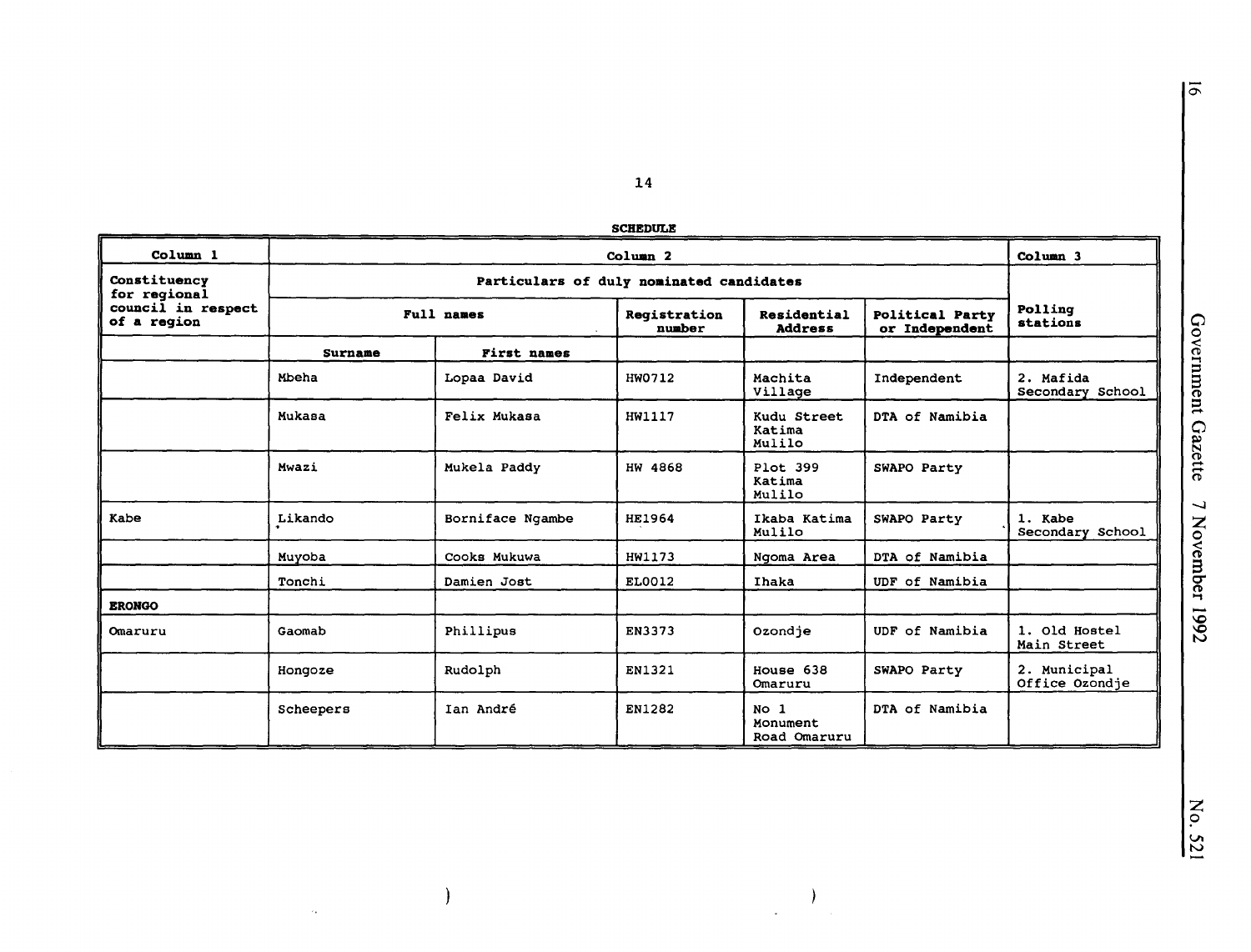| Un |  |
|----|--|
| r  |  |
|    |  |

| Column <sub>1</sub>               |                | Column <sub>3</sub>                      |                        |                               |                                   |                                                  |
|-----------------------------------|----------------|------------------------------------------|------------------------|-------------------------------|-----------------------------------|--------------------------------------------------|
| Constituency<br>for regional      |                | Particulars of duly nominated candidates |                        |                               |                                   |                                                  |
| council in respect<br>of a region | Full names     |                                          | Registration<br>number | Residential<br><b>Address</b> | Political Party<br>or Independent | Polling<br>stations                              |
|                                   | <b>Surname</b> | First names                              |                        |                               |                                   |                                                  |
| Karibib                           | Eiseb          | Ernst                                    | EP4421                 | Huis 96<br>Okahandja          | UDF of Namibia                    | 1. Town Hall<br>Karibib                          |
|                                   | Katambo        | Alfred                                   | EP1538                 | Otjimbingwe                   | DTA of Namibia                    |                                                  |
|                                   | Mujoro         | Zedekia                                  | ER4046                 | Plot no 41<br>Usakos          | SWAPO Party                       |                                                  |
|                                   | Muukua         | Christopher Uazuvara                     | ER1911                 | Otjimbingwe                   | SWANU of<br>Namibia               |                                                  |
| Brandberg                         | Ganaseb        | Abed John                                | HF2222                 | Clinic<br>Street<br>Okombahe  | UDF of Namibia                    | 1. Conference<br>Hall Local<br>Government<br>Uis |
|                                   | Howoseb        | Phillipus                                | <b>HG0949</b>          | Tubusis<br>Usakos             | SWAPO Party                       | 2. Omatjete<br>School                            |
|                                   | Ndjiharine     | Duludi                                   | <b>HF2708</b>          | Omatiete<br>Omaruru           | DTA of Namibia                    | 3. Okombahe<br>School                            |
|                                   | Veii           | Antonius                                 | HF2583                 | Ozondati<br>Omaruru           | SWANU of<br>Namibia               |                                                  |
|                                   | Veii           | Katjimuina                               | EN4099                 | Omao<br>Uozongaku             | <b>NPF</b>                        |                                                  |
| Arandis                           | Kapere         | Asser                                    | HF4201                 | 7 Harder<br>Street<br>Vineta  | SWAPO Party                       | 1. Town Hall<br>Arandis                          |

15

 $\ddot{\phantom{a}}$ 

 $\lambda$ 

 $\mathcal{L}$ 

 $\bullet$ 

 $\overline{\phantom{a}}$ 

 $\overline{5}$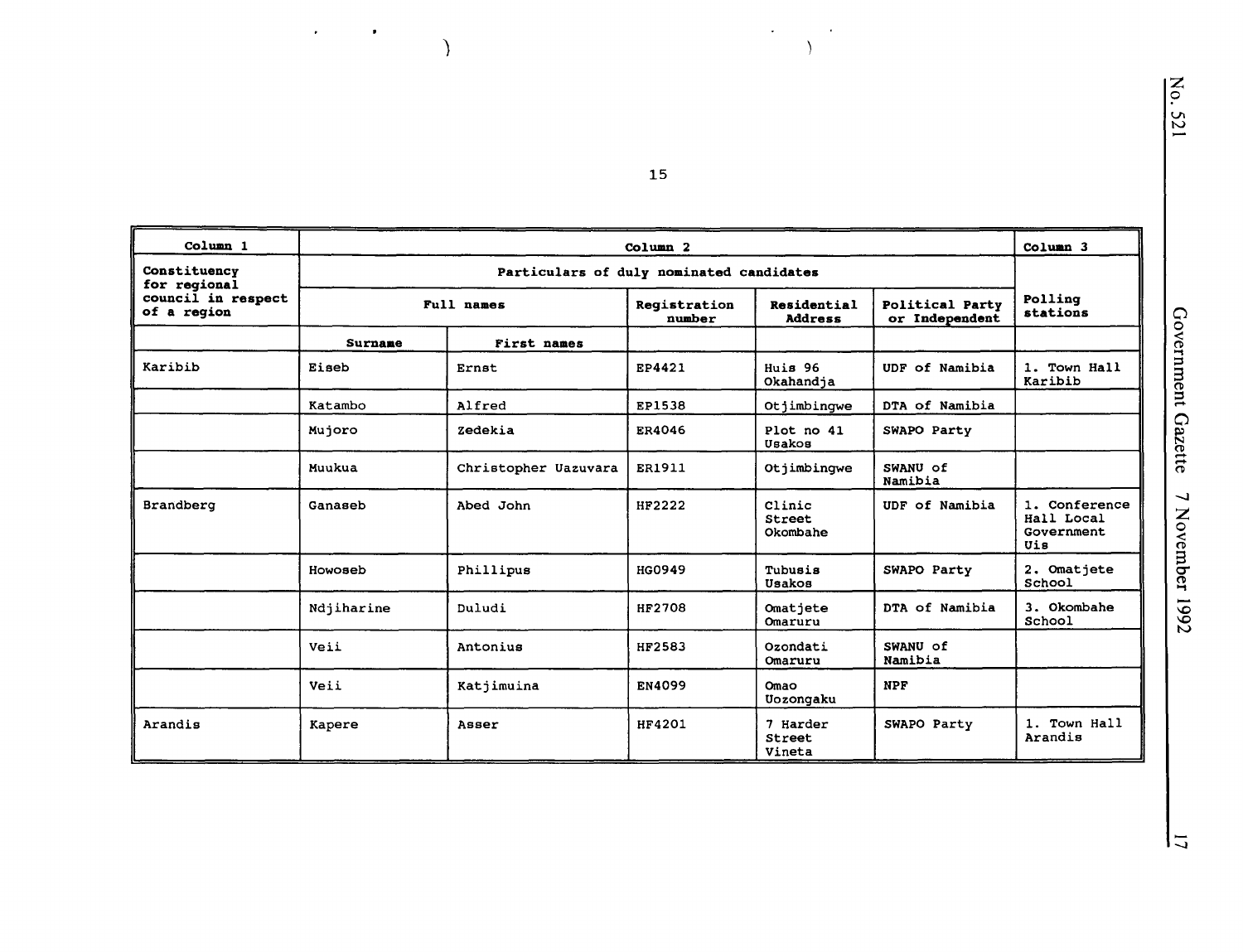#### **SCHEDULE**

| Column <sub>1</sub>               |                                          | Column <sub>2</sub> |                        |                                             |                |                                             |  |
|-----------------------------------|------------------------------------------|---------------------|------------------------|---------------------------------------------|----------------|---------------------------------------------|--|
| Constituency<br>for regional      | Particulars of duly nominated candidates |                     |                        |                                             |                |                                             |  |
| council in respect<br>of a reqion |                                          | Full names          | Registration<br>number | Residential<br><b>Address</b>               |                | Polling<br>stations                         |  |
|                                   | <b>Surname</b>                           | First names         |                        |                                             |                |                                             |  |
|                                   | Kapundjiri                               | Ben                 | JG4204                 | Arandis<br>2286                             | DTA of Namibia | 2. Municipal<br>Office<br>Mondesa           |  |
|                                   | Maletzky                                 | Alexander           | JJ3322                 | Erf 649<br>Mondesa                          | UDF of Namibia |                                             |  |
| Swakopmund                        | Angula                                   | Jason               | HF4936                 | 490 Otavi<br>Street<br>Swakopmund           | SWAPO Party    | 1. Woermann<br>Haus<br>Swakopmund           |  |
|                                   | Göthje                                   | Hans-Dieter Kurt    | HF 4794                | 5 Matadi<br>Matheis<br>Street<br>Swakopmund | DTA of Namibia | 2. Community<br>Centre,<br>Hentiesbaai      |  |
|                                   |                                          |                     |                        |                                             |                | 3. Community<br>Hall<br>Tamariskia          |  |
| Walvis Bay                        | Dausab                                   | Rudolf Joseph       | JJ1033                 | 777 Sardyn<br>Street<br>Walvis Bay          | DTA of Namibia | 1. Town Hall<br>Kuisebmond                  |  |
|                                   | Emvula                                   | Wilfried Inotira    | JH1289                 | House 733<br>Kuisebmond                     | SWAPO Party    | 2. Public<br>Library<br>Hall, Walvis<br>Bay |  |
| <b>OTJOZONDJUPA</b>               |                                          |                     |                        |                                             |                |                                             |  |
| Grootfontein                      | Sheyapo                                  | Fidelis Antonius    | AW1011                 | Erf 1242<br>Umulunga                        | SWAPO Party    | 1.<br>Agricultural<br>Hall,<br>Showgrounds  |  |

 $\,$  )  $\,$ 

 $\sim$ 

 $\mathcal{L}_{\mathcal{A}}$ 

 $\overline{\infty}$ 

 $\Big)$ 

 $\sim 10^7$ 

 $\Delta$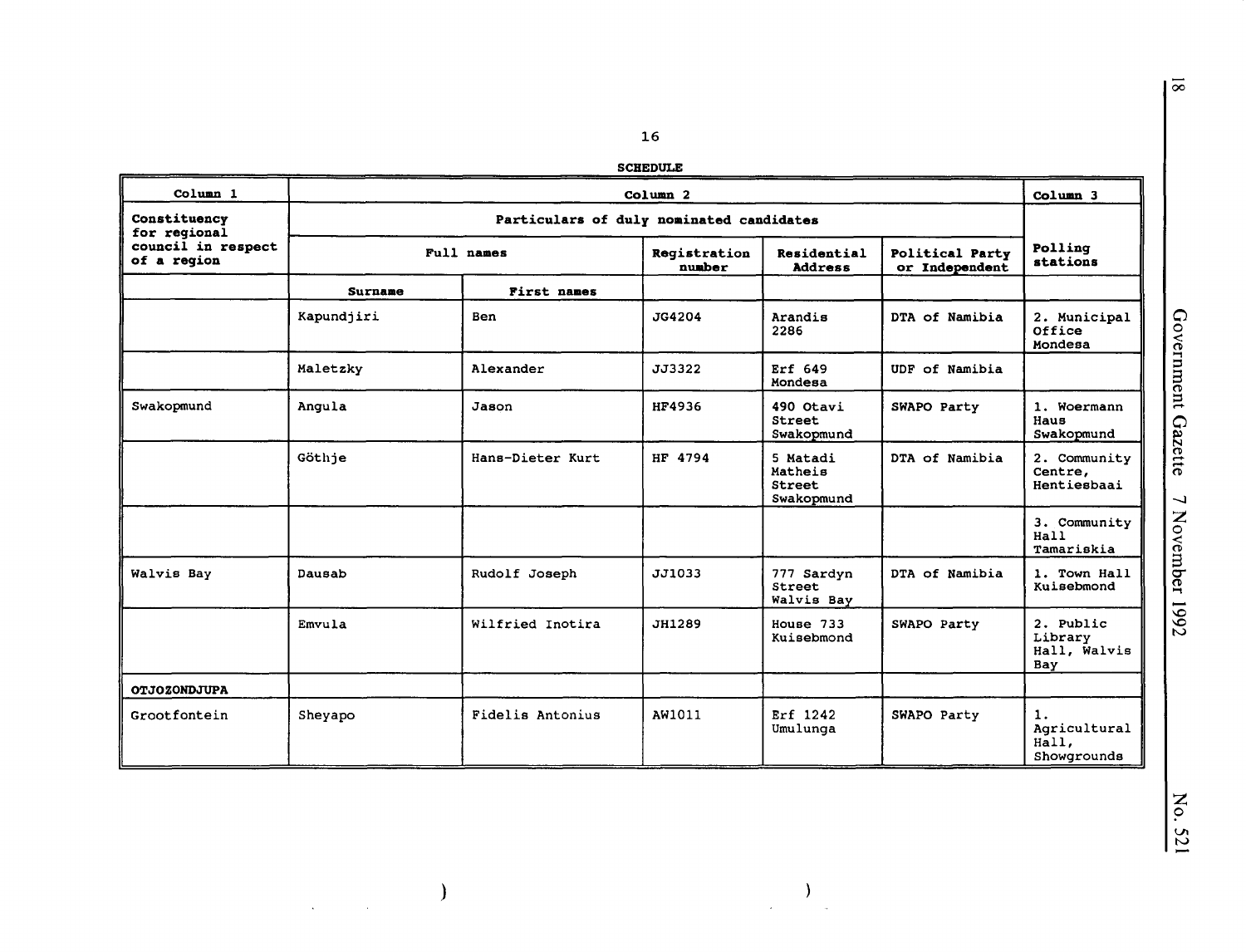$\mathcal{F}_{\mathcal{G}}$ 

 $\Delta$ 

 $\mathcal{A}^{\mathcal{A}}$ 

 $\mathcal{F}_{\text{max}}$  and  $\mathcal{F}_{\text{max}}$ 

 $\overline{\mathcal{L}}$ 

|  | <b>SCHEDUL</b> |  |
|--|----------------|--|

|                                      |                | <b>SCHEDULE</b>                          |                        |                               |                                      |                                                   |
|--------------------------------------|----------------|------------------------------------------|------------------------|-------------------------------|--------------------------------------|---------------------------------------------------|
| Column 1                             |                |                                          | Column <sub>2</sub>    |                               |                                      | Column 3                                          |
| Constituency<br>for regional         |                | Particulars of duly nominated candidates |                        |                               |                                      |                                                   |
| council in<br>respect of a<br>region |                | Full names                               | Registration<br>number | Residential<br><b>Address</b> | Political<br>Party<br>or Independent | Polling<br>stations                               |
|                                      | <b>Surname</b> | First names                              |                        |                               |                                      |                                                   |
|                                      | Venaani        | Mike Rapuikua                            | FS0596                 | Erf 4939<br>Katutura          | DTA of Namibia                       | Municipal<br>Hall Omulunga                        |
| Otavi                                | Louw           | Hans Jurie                               | FD2612                 | House 97<br>Kombat            | DTA of Namibia                       | 1. Town Hall<br>Otavi                             |
|                                      | Shangheta      | Bartholomeus                             | <b>HH4725</b>          | Garden Street<br>Otavi        | SWAPO Party                          |                                                   |
| Okakarara                            | Hijarunguru    | Erich                                    | EX1876                 | Okakarara                     | SWAPO Party                          | 1. Community<br>Hall,<br>Okakarara                |
|                                      | Kangumine      | Elia                                     | EW3837                 | Okakarara                     | <b>NPF</b>                           |                                                   |
|                                      | Mbai           | Asser Gabriël                            | EX1025                 | BM78/305<br>Pamue             | DTA of Namibia                       |                                                   |
|                                      | Mureko         | Werner                                   | EX3066                 | Ongombombonde                 | SWANU of<br>Namibia                  |                                                   |
| Otjiwarongo                          | Davids         | Abraham Johannes                         | EU0002                 | Oosweg 6<br>Otjiwarongo       | DTA of Namibia                       | 1. Swanevel-<br>der Hall,<br>Orwetoveni           |
|                                      | Kavendjii      | Jeffrey                                  | EV1290                 | Skema 3/8<br>Orwetoveni       | SWANU of<br>Namibia                  | 2. Paresis<br>Hall                                |
|                                      | Soroseb        | Naftali                                  | EU4678                 | D237<br>Orwetoveni            | UDF of Namibia                       | 3. Peri Urban<br>Development<br>Hall,<br>Kalkfeld |

 $\sim$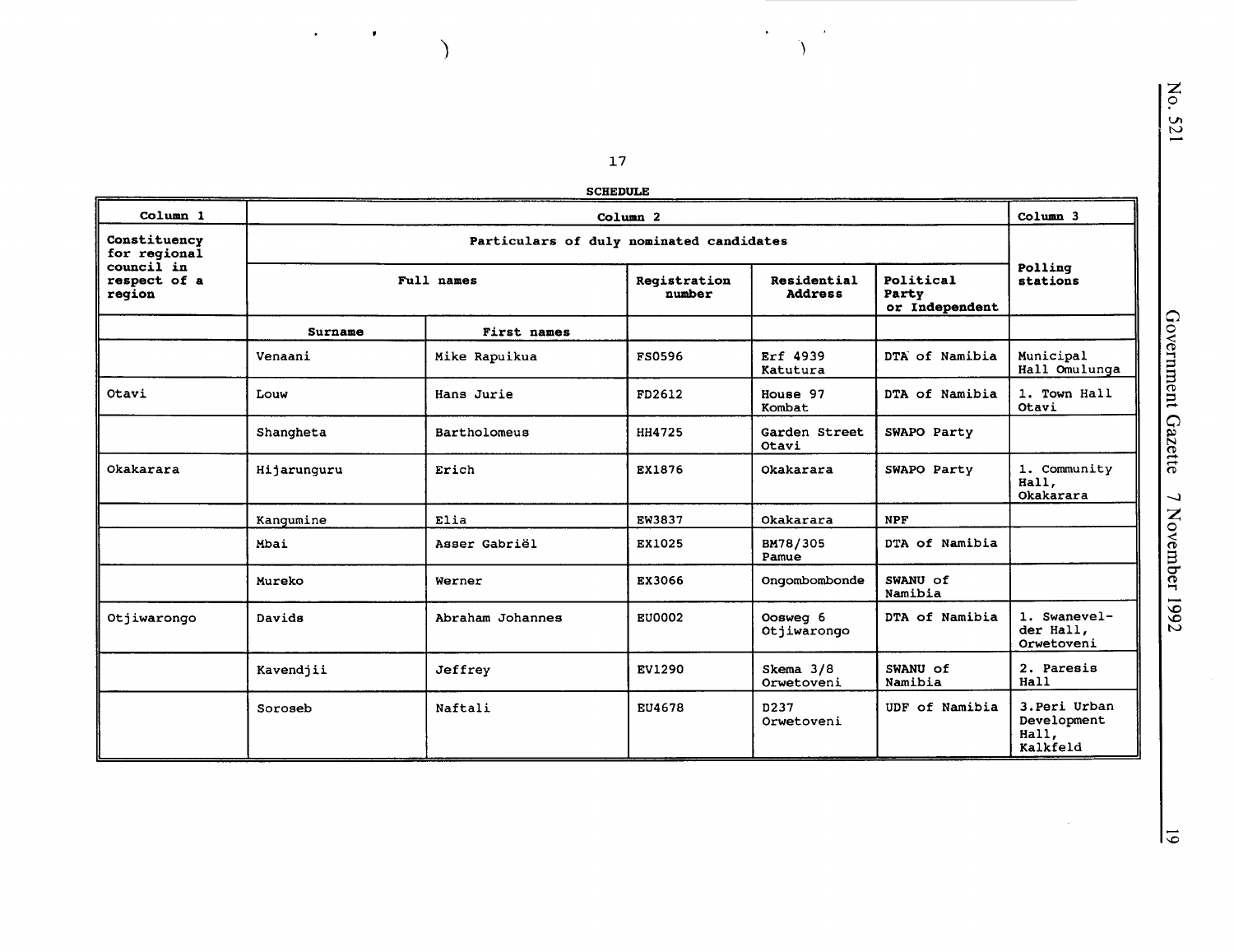$\overline{5}$ 

18

 $\sim$ 

 $\hspace{0.1cm}$  )

 $\label{eq:2.1} \frac{1}{\sqrt{2\pi}}\int_{0}^{\frac{1}{2}}\frac{1}{\sqrt{2\pi}}\left(\frac{1}{\sqrt{2\pi}}\right)^{2\alpha}dx\leq\frac{1}{2\sqrt{2\pi}}\int_{0}^{\frac{1}{2}}\frac{1}{\sqrt{2\pi}}\left(\frac{1}{\sqrt{2\pi}}\right)^{\frac{1}{2}}dx$ 

| Column <sub>1</sub>               | Column <sub>2</sub>                      |                   |                        |                               |                                   | Column <sub>3</sub>                         |  |
|-----------------------------------|------------------------------------------|-------------------|------------------------|-------------------------------|-----------------------------------|---------------------------------------------|--|
| Constituency<br>for regional      | Particulars of duly nominated candidates |                   |                        |                               |                                   |                                             |  |
| council in respect<br>of a region | Full names                               |                   | Registration<br>number | Residential<br><b>Address</b> | Political Party<br>or Independent | Polling<br>stations                         |  |
|                                   | Surname                                  | First names       |                        |                               |                                   |                                             |  |
|                                   |                                          |                   |                        |                               |                                   |                                             |  |
|                                   | Ua-Djarakana                             | Mbeuta            | EU0011                 | 34 Tuinroad<br>Otjiwarongo    | SWAPO Party                       |                                             |  |
| Okahandja                         | Eiseb                                    | Theofelus         | FB2208                 | Erf 1011<br>Nai-Aib           | SWAPO Party                       | 1. Town Hall<br>Okahandja                   |  |
|                                   | Mbaukua                                  | Gottlieb Hengombe | FB2001                 | Farm<br>Hiradaub              | DTA of Namibia                    | 2. Municipal<br>Hall Nau-Aib                |  |
| Omatako                           | Ngurunjoka                               | Kazonda Efraim    | HJ0344                 | Okandjira<br>Ovitoto          | SWAPO Party                       | 1. Kalkfeld<br>Primary School               |  |
|                                   | Tjihuro                                  | Arnold Nguarije   | JH0002                 | Okandjira<br>Ovitoto          | DTA of Namibia                    |                                             |  |
| <b>OMAHEKE</b>                    |                                          |                   |                        |                               |                                   |                                             |  |
| Otjinene                          | Hange                                    | Kaputara Alpheus  | HK2105                 | Okajombo<br>Epukiro           | SWANU of<br>Namibia               | 1. Government<br>Offices<br>Otiinene        |  |
|                                   | Kahimise                                 | Rahimisa          | HK1730                 | Otiinene                      | SWAPO Party                       | 2. Government<br>Offices, Post<br>3 Epukiro |  |
|                                   | Katjatenja                               | Arch Billy        | <b>HK1425</b>          | Epata<br>Omitara              | DTA of Namibia                    |                                             |  |

 $\sum_{i=1}^{n}$ 

 $\hat{\mathcal{L}}$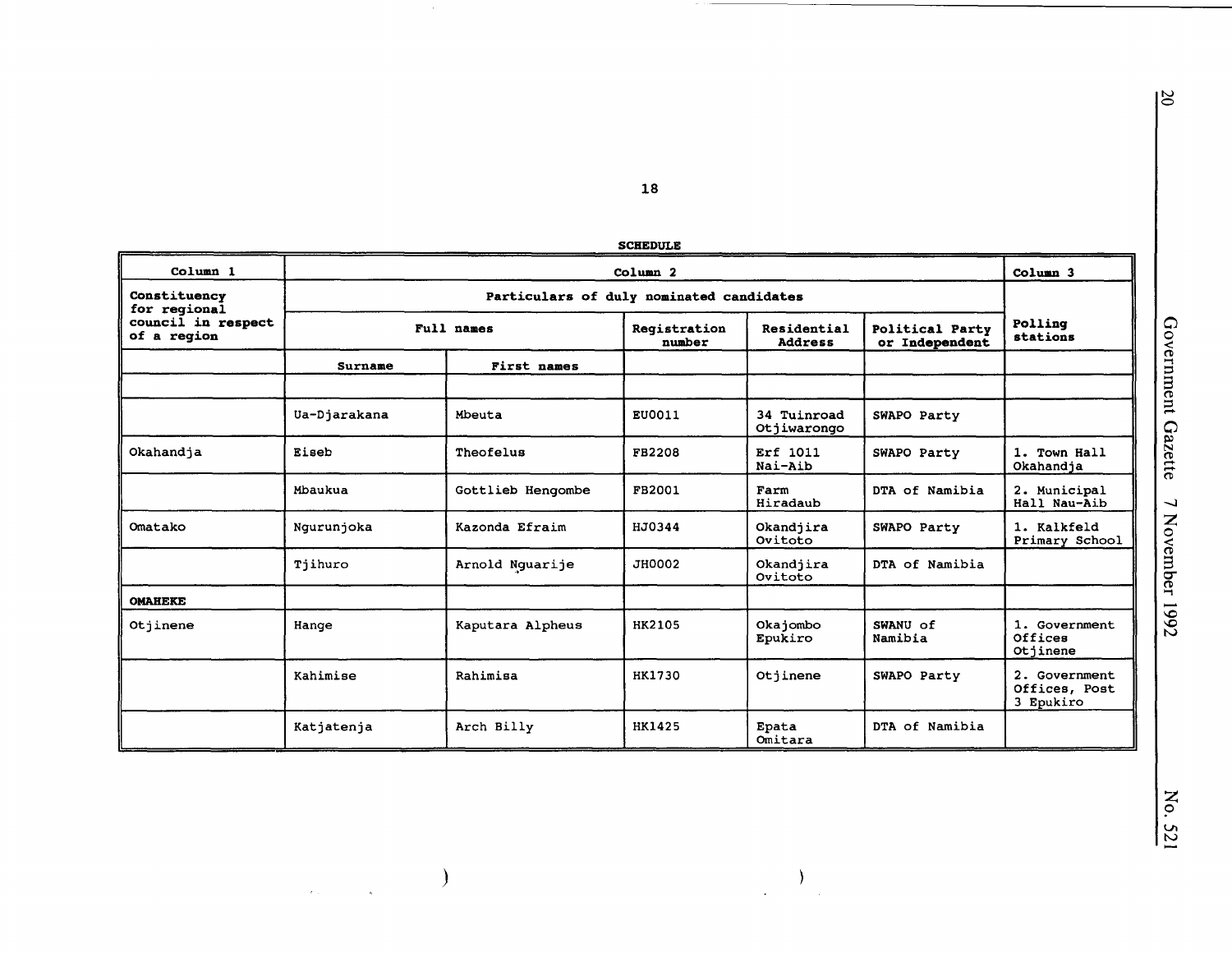| Column 1                          |            |                 | ətrdduld<br>Column <sub>2</sub>          |                                             |                                   | Column 3                                               |
|-----------------------------------|------------|-----------------|------------------------------------------|---------------------------------------------|-----------------------------------|--------------------------------------------------------|
| Constituency                      |            |                 |                                          |                                             |                                   |                                                        |
| for regional                      |            |                 | Particulars of duly nominated candidates |                                             |                                   |                                                        |
| council in respect<br>of a region |            | Full names      | Reqistration<br>number                   | Residential<br><b>Address</b>               | Political Party<br>or Independent | Polling<br>stations                                    |
|                                   | Surname    | First names     |                                          |                                             |                                   |                                                        |
| Otjozondjou                       | Kahuure    | Erastus         | HK4014                                   | Otjinambo<br>Otjozondjou                    | SWAPO Party                       | 1. C Heuna<br>Secondary<br>School,<br>Tallismanus      |
|                                   | Tjingaete  | Efraim Elifas   | HK3574                                   | Otjourundu<br>Otjozondjou                   | DTA of Namibia                    |                                                        |
|                                   | Tjijenda   | Usiel           | FK4504                                   | Erf 2102<br>Katutura                        | SWANU of<br>Namibia               |                                                        |
| Steinhausen                       | Huiseb     | Sitore Johannes | HN4566                                   | Andrew Mogali<br>Street,<br>Katutura D54/32 | DTA of Namibia                    | 1. Summerdown<br>Shop                                  |
|                                   | Katjomuise | Rinatjipo Adolf | FF4445                                   | Farm Equal,<br>Gobabis                      | SWANU of<br>Namibia               | 2. Epukiro<br>Boervereniging<br>Hall, Plessis<br>Plaas |
|                                   | Nguvauva   | Kilus Karaerua  | HL1870                                   | Pos 3, Epukiro                              | SWAPO Party                       |                                                        |
| Gobabis                           | Dannhauser | Karl Steenkamp  | FF1730                                   | 49 Klaradyn<br>Street Gobabis               | DTA of Namibia                    | 1. Government<br>Offices Gobabis                       |
|                                   | Handura    | Erastus         | HM1541                                   | House no 1172<br>Epako                      | SWANU of<br>Namibia               | 2. Municipal<br>Offices Epako                          |
|                                   | Tjizera    | Brave Usiel     | FF1284                                   | 5 Klaradyn<br>Street Gobabis                | SWAPO Party                       | 3. Municipal<br>Offices<br>Nossobville                 |

**SCHEDULE** 

19

 $\bar{z}$ 

 $\epsilon$ 

 $\lambda$ 

 $\mathcal{A}$ 

 $\lambda$ 

 $\mathcal{L}^{\text{max}}$ 

No. 521

Government Gazette 7 November 1992

 $\overline{\Xi}$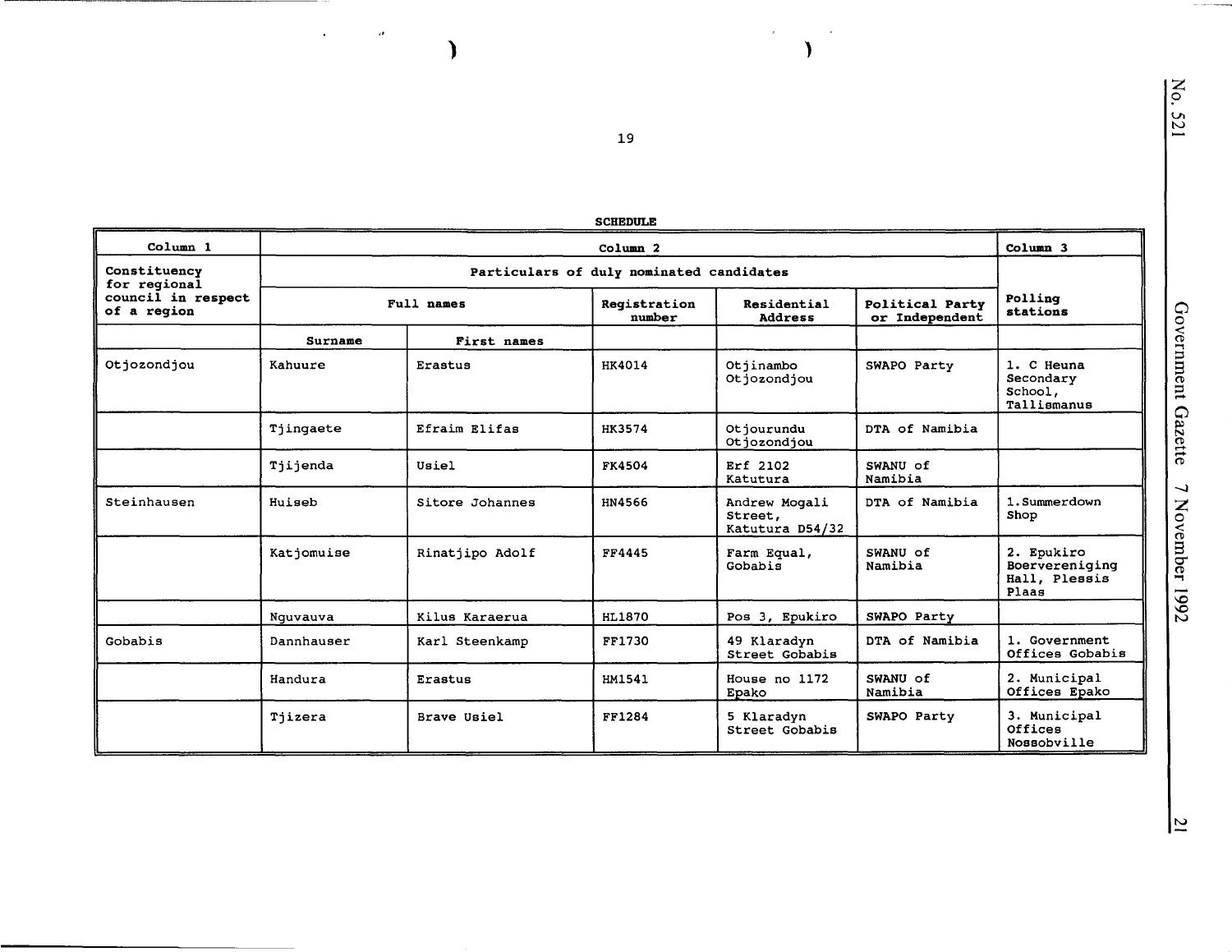**SCHEDULE** 

| Column 1                          | Column <sub>2</sub> |                                          |                        |                               |                                   | Column 3                                                             |
|-----------------------------------|---------------------|------------------------------------------|------------------------|-------------------------------|-----------------------------------|----------------------------------------------------------------------|
| Constituency<br>for regional      |                     | Particulars of duly nominated candidates |                        |                               |                                   |                                                                      |
| council in respect<br>of a region |                     | Full names                               | Registration<br>number | Residential<br><b>Address</b> | Political Party<br>or Independent | Polling<br>stations                                                  |
|                                   | <b>Surname</b>      | First names                              |                        |                               |                                   |                                                                      |
|                                   |                     |                                          |                        |                               |                                   | 4. Peri-Urban<br>Development<br>Board, Witvlei                       |
|                                   |                     |                                          |                        |                               |                                   | 5. Hotel Omitara                                                     |
| Buitepos                          | Jacobs              | Johannes                                 | HM 0957                | Wiumsrus<br>Gobabis           | SWAPO Party                       | 1. Drimiopsis<br>Senior Secondary<br>School                          |
|                                   | Thataone            | Paulo                                    | FF4748                 | Farm Ruby<br>494 Gobabis      | DTA of Namibia                    | 2. Farm House,<br>Noordburg                                          |
|                                   |                     |                                          |                        |                               |                                   | 3. Tjaka Hall,<br>Tjaka                                              |
| Aminuis                           | Hijambazapo         | Peter Uazirapi                           | JB0330                 | Corridor no<br>16 Aminuis     | SWAPO Party                       | 1. Conference<br>Hall, Regional<br>Commissioner's<br>Office, Aminuis |
|                                   | Kaatura             | Nehemia                                  | JB0827                 | Kuqas<br>Gobabis              | DTA of Namibia                    | 2. Dr Fisher,<br>Primary School,<br>Onderombapa                      |
|                                   | Mokgatle            | Cornelius<br>Orapediseng                 | JB1229                 | Corridor Pos<br>13            | SWANU of<br>Namibia               | 3. Matsomi School<br>Hall, Corridor 13                               |
| <b>KHOMAS REGION</b>              |                     |                                          |                        |                               |                                   | 4. Peri-Urban<br>Development Hall,<br>Leonardville                   |
| Wanaheda                          | Kapewasha           | Martin                                   | FX1324                 | Erf 1268<br>Wanaheda          | SWAPO of<br>Namibia               | 1. Wanaheda<br>Primary School                                        |
|                                   | Katjimune           | Bethuel                                  | FS0732                 | ERf 309<br>Wanaheda           | DTA of Namibia                    |                                                                      |

 $\overline{z}$ 

 $\big)$ 

 $\label{eq:1} \frac{1}{\sqrt{2}}\int_{0}^{\sqrt{2}}\frac{1}{\sqrt{2}}\left(\frac{1}{\sqrt{2}}\right)^{2}dx$ 

 $\begin{array}{c} \begin{array}{c} \text{ } \\ \text{ } \\ \text{ } \\ \end{array} \end{array}$  $\frac{1}{2}$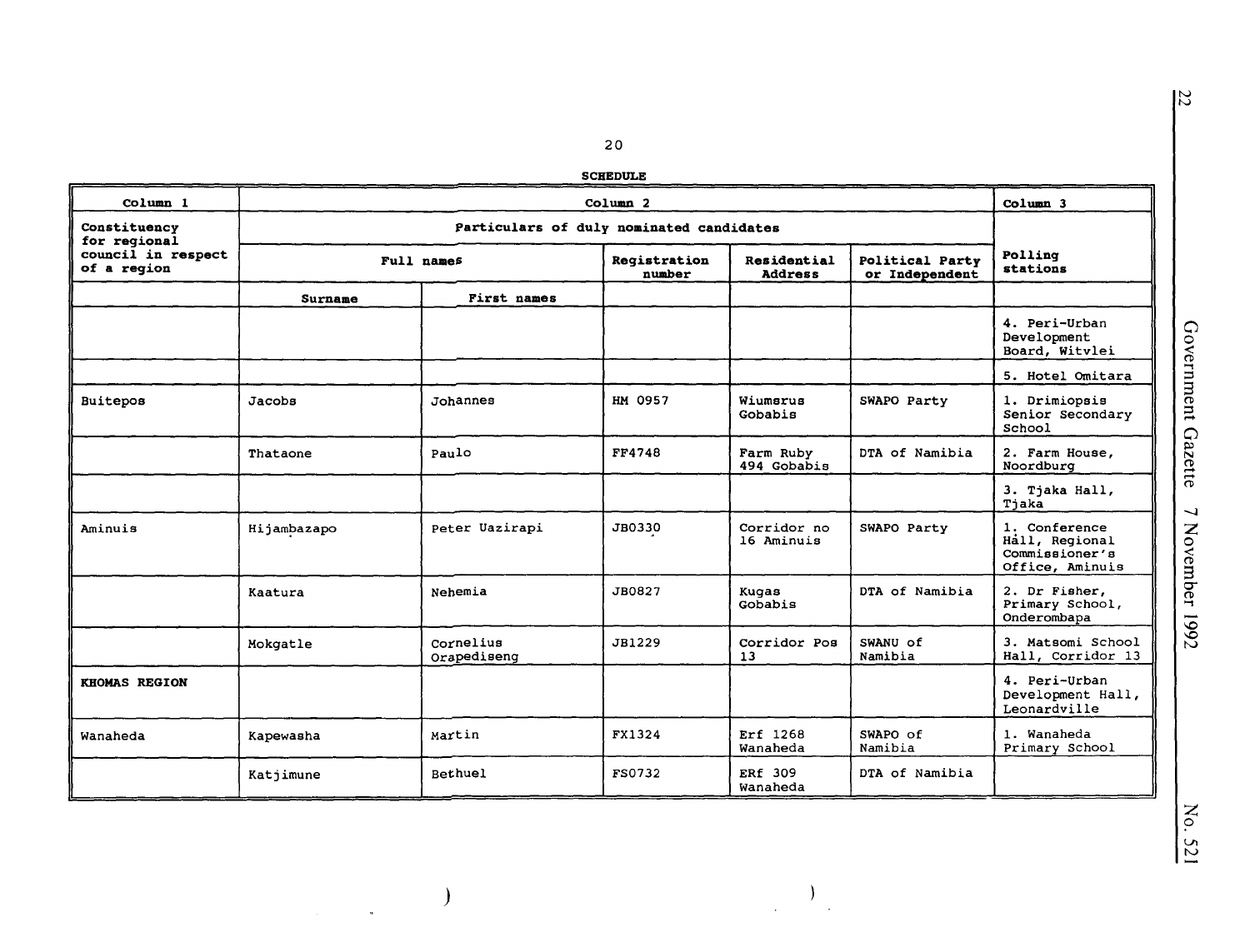$\rm \Sigma_{c}$ Vl N

| <b>HEDULE</b> |  |
|---------------|--|
|---------------|--|

 $\bullet$ 

 $\bar{A}$ 

 $\lambda$ 

|                                      |           |                          |                        | <b>SCHEDULE</b>                               |                                    |                                              |
|--------------------------------------|-----------|--------------------------|------------------------|-----------------------------------------------|------------------------------------|----------------------------------------------|
| Column 1                             |           | Column 3                 |                        |                                               |                                    |                                              |
| Constituency<br>for regional         |           |                          |                        |                                               |                                    |                                              |
| council in<br>respect of a<br>region |           | Full names               | Registration<br>number | Residential<br><b>Address</b>                 | Political Party<br>or Independent  | Polling<br>stations                          |
|                                      | Surname   | First names              |                        |                                               |                                    |                                              |
| Hakahana                             | Hendjala  | Erasmus                  | HN0045                 | Plot 374<br>Okuryangawa                       | SWAPO Party                        | 1. Hakahana<br>Community Hall                |
|                                      | Simeon    | Basie                    |                        | G9/38<br>Katutura                             | DTA of Namibia                     | 2. Namibia Women's<br>Centre                 |
| Katutura East                        | Ithete    | Gabriel                  | <b>FX0885</b>          | 5618 Morgan<br>Street<br>Katutura             | SWAPO Party                        | 1. Namutoni Primary<br>School                |
|                                      | Motseng   | Hieronymus               | FR0307                 | G1220<br>Katutura                             | DTA of Namibia                     | 2. Jan Jonker<br>Afrikaner Primary<br>School |
| Katutura Central                     | Gowases   | Tsukhoe                  | FT0590                 | 4378 Jaguar<br>Street                         | SWAPO Party                        | 1. Katutura<br>Community Hall                |
|                                      | Kangueehi | Gerson Benjamin          | FS3268                 | Erf 1037<br>Katutura                          | SWANU of<br>Namibia                | 2. Moses van der<br>Bijl Primary School      |
|                                      | Zeze      | Kuhepa                   | FT3834                 | Erf C5166,<br>Katutura                        | DTA of Namibia                     |                                              |
| Soweto                               | Kaura     | Victorine<br>Uakahungira | <b>FM2860</b>          | E3582, CLI/2<br>Apostel<br>Street<br>Katutura | DTA of Namibia                     | 1. A Shipena School<br>Hall                  |
| Khomasdal North                      | Beukes    | Erica                    | HM3145                 | 4479 Kroon<br>Street<br>Khomasdal             | Workers'<br>Revolutionary<br>Party | 1. Khomasdal<br>Community Hall               |
|                                      | Persendt  | Karl                     | FP1593                 | 2208 Joseph<br>Erasmus Str.<br>Khomasdal      | SWAPO Party                        | 2. Anqustineum<br>Secondary School           |

21

)

 $\bar{\mathbf{r}}$ 

 $\sim 10^{11}$  eV  $\mu$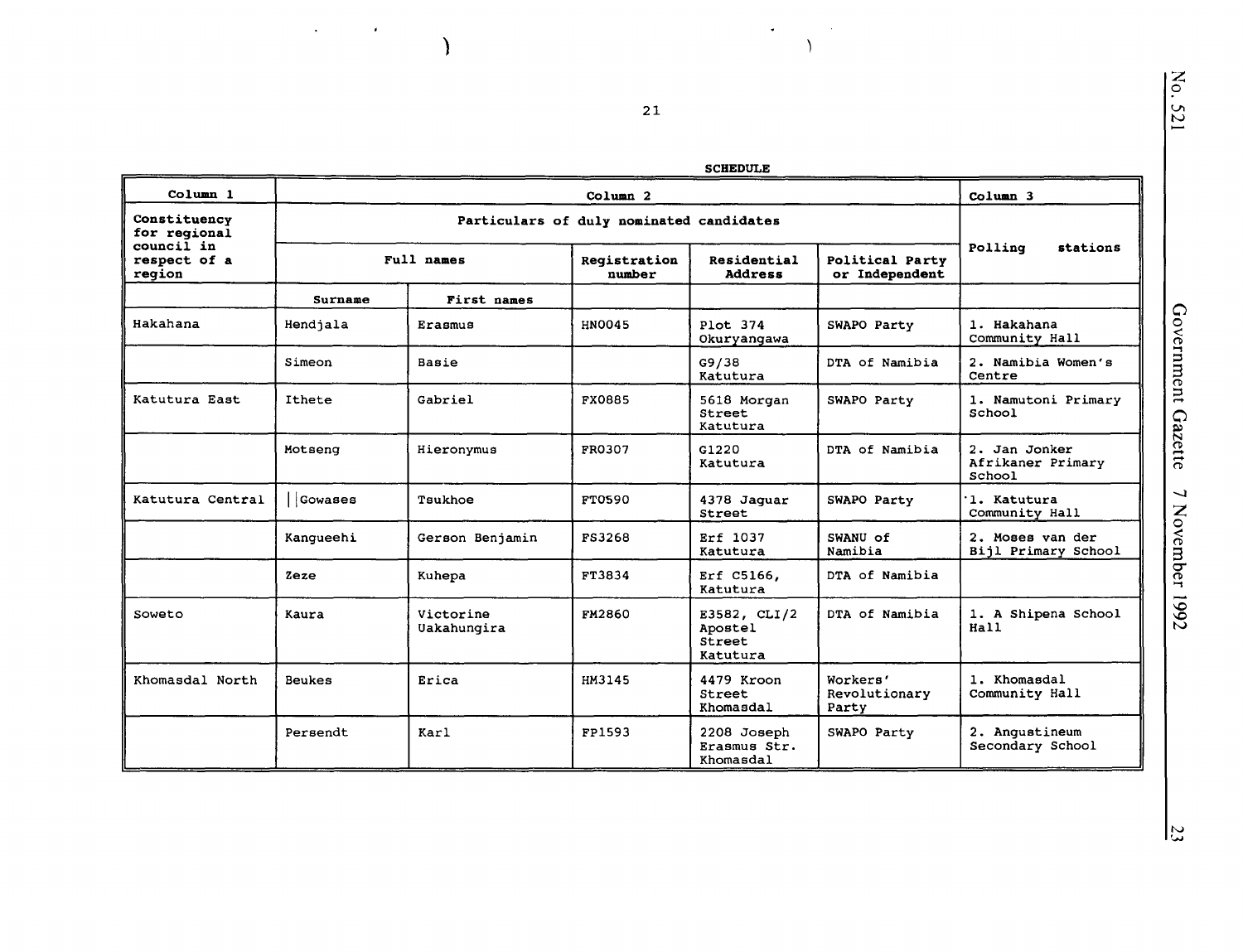#### **SCHEDULE**

| Column 1                          | Column <sub>2</sub>                      |                   |                        |                                          |                | Column 3                                           |  |
|-----------------------------------|------------------------------------------|-------------------|------------------------|------------------------------------------|----------------|----------------------------------------------------|--|
| Constituency<br>for regional      | Particulars of duly nominated candidates |                   |                        |                                          |                |                                                    |  |
| council in respect<br>of a region |                                          | Full names        | Registration<br>number | Residential<br><b>Address</b>            |                | Polling<br>stations                                |  |
|                                   | <b>Surname</b>                           | First names       |                        |                                          |                |                                                    |  |
|                                   | Petersen                                 | Zacharias Rebonia | HM3128                 | Erf 3752<br>Extention 8<br>Khomasdal     | UDF of Namibia |                                                    |  |
|                                   | Plaatjes                                 | Henry Jacobus     | <b>FS1292</b>          | 14 MH Greef<br>Rd Khomasdal              | DTA of Namibia |                                                    |  |
| Windhoek West                     | Du Plessis                               | Aletta Magrieta   | <b>FS0405</b>          | 26, Roetgen<br><b>Street</b><br>Windhoek | UDF of Namibia | 1. Hermann<br>Gmeiner<br>School,<br>Khomasdal      |  |
|                                   | Kerina                                   | Mburumba          | FT0502                 | H38/45<br>Numerie &<br>Romeine<br>Street | SWAPO Party    | 2. Univeristy<br>of Namibia                        |  |
|                                   | Mudge                                    | Henry Ferdinand   | JS4382                 | 10 Voland<br><b>Street</b><br>Windhoek   | DTA of Namibia | 3. Old Age<br>Home, Senior<br>Park<br>Pionierspark |  |
| Windhoek East                     | Howes                                    | Kenneth James     | <b>FS0703</b>          | 10 Brock<br><b>Street</b><br>Windhoek    | DTA of Namibia | 1. Dagbreek<br>Centre, Klein<br>Windhoek           |  |
|                                   | Pottas                                   | Maria Antoinette  | FS 0951                | 16 Dorothy<br>Street<br>Ludwigsdorf      | SWAPO Party    | 2.Jukskei Hall<br>Olympia                          |  |
|                                   |                                          |                   |                        |                                          |                | 3. Turnhalle<br>Bahnhof Street                     |  |

 $\big)$ 

 $\hat{\mathcal{L}}_{\text{max}}$ 

 $\sim$   $\sim$ 

 $\sum_{\alpha\in\mathbb{Z}}$ 

 $\hat{\mathcal{A}}$ 

 $\frac{31}{4}$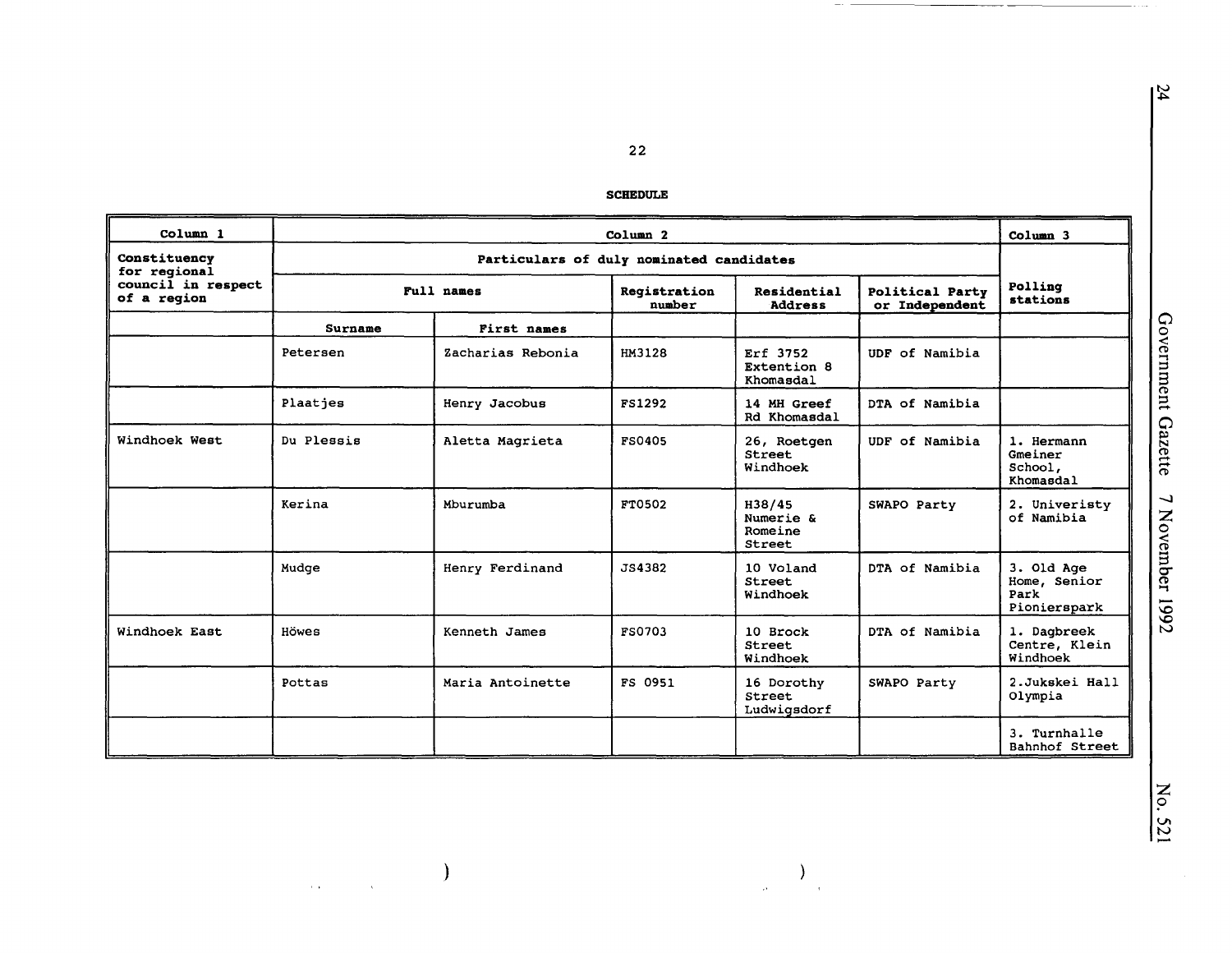| <b>SCHEDULE</b> |  |
|-----------------|--|
|-----------------|--|

 $\overline{23}$ 

 $\rightarrow$ 

 $\lambda$ 

 $\bullet$ 

 $\lambda$ 

 $\lambda$ 

 $\mathcal{A}^{\mathcal{A}}$  and  $\mathcal{A}^{\mathcal{A}}$ 

| Column 1                                                          | Column <sub>2</sub>                      |                    |                        |                                          | Column 3                           |                                               |
|-------------------------------------------------------------------|------------------------------------------|--------------------|------------------------|------------------------------------------|------------------------------------|-----------------------------------------------|
| Constituency<br>for regional<br>council in respect<br>of a region | Particulars of duly nominated candidates |                    |                        |                                          |                                    |                                               |
|                                                                   | Full names                               |                    | Registration<br>number | Residential<br><b>Address</b>            | Political Party<br>or Independent  | Polling<br>stations                           |
|                                                                   | Surname                                  | First names        |                        |                                          |                                    |                                               |
| Windhoek Rural                                                    | Nangolo                                  | Abner Jappy        | FT1185                 | OV $17/3$<br>Katutura                    | SWAPO Party                        | 1. Namibia<br>Children's<br>Home,<br>Erospark |
|                                                                   | Tsuob                                    | Albert             | FH0405                 | Erf 3531,<br>Katutura                    | DTA of Namibia                     | 2. Windhoek<br>Airport                        |
| <b>HARDAP REGION</b>                                              |                                          |                    |                        |                                          |                                    |                                               |
| Rehoboth West<br>Urban                                            | Bayer                                    | Anne Katherina     | GE 4312                | Erf 182, Block<br>D Rehoboth             | SWAPO Party                        | 1. Agricul-<br>tural Office,<br>Rehoboth      |
|                                                                   | <b>Beukes</b>                            | Hewat Samuel       | HP4423                 | 4479 Kroon<br><b>Street</b><br>Khomasdal | Workers'<br>Revolutionary<br>Party |                                               |
|                                                                   | Cloete                                   | Herman Heinie      | GE4904                 | Erf 828 Block<br>A Rehoboth              | DTA of Namibia                     |                                               |
|                                                                   | Fransman                                 | Jacob Karl         | GE4590                 | Erf 91 Block<br>A Rehoboth               | SWANU of<br>Namibia                |                                               |
| Rehoboth East<br>Urban                                            | <b>Beukes</b>                            | Attie              | FJ2586                 | Erf 2502<br>Wanaheda                     | Workers'<br>Revolutionary<br>Party | 1. Oanob Hall                                 |
|                                                                   | Boois                                    | Johannes           | FJ2819                 | Erf 179 Block<br>E Rehoboth              | SWAPO Party                        |                                               |
|                                                                   | De Klerk                                 | Bernhardt Benjamin | GE3833                 | Erf 282 Block<br>A, Rehoboth             | SWANU of<br>Namibia                |                                               |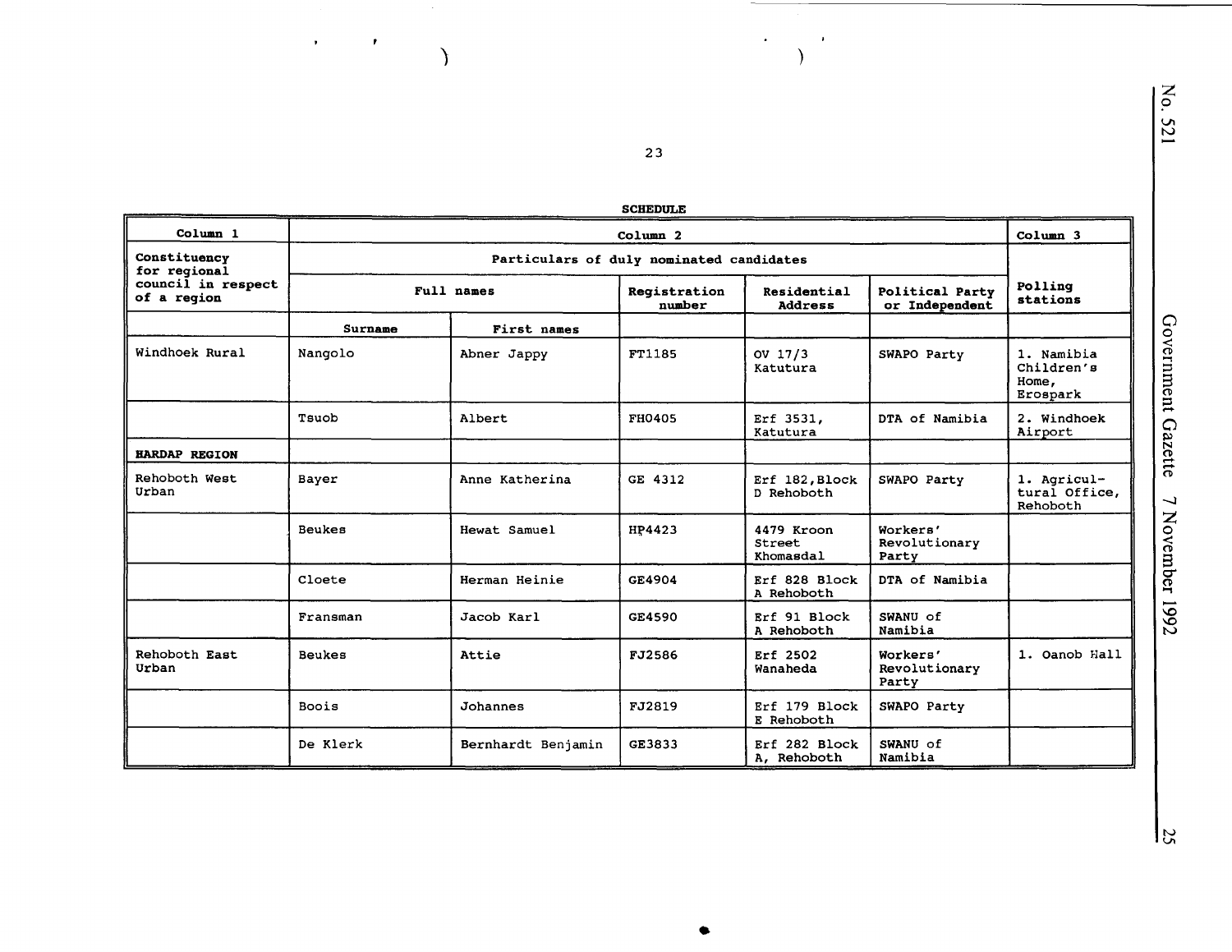**SCHEDULE** 

| Column 1                                                          | Column <sub>2</sub>                      |                  |                        |                                       | Column 3                          |                                                          |
|-------------------------------------------------------------------|------------------------------------------|------------------|------------------------|---------------------------------------|-----------------------------------|----------------------------------------------------------|
| Constituency<br>for regional<br>council in respect<br>of a region | Particulars of duly nominated candidates |                  |                        |                                       |                                   |                                                          |
|                                                                   | Full names                               |                  | Registration<br>number | Residential<br><b>Address</b>         | Political Party<br>or Independent | Polling<br>stations                                      |
|                                                                   | Surname                                  | First names      |                        |                                       |                                   |                                                          |
|                                                                   | Garoëb                                   | Moses Goliath    | GE4727                 | Erf 530<br>Block D,<br>Rehoboth       | DTA of Namibia                    |                                                          |
| Rehoboth Rural                                                    | Cloete                                   | Samuel Petrus    | GE4602                 | Erf 557.<br>Block B<br>Rehoboth       | DTA of Namibia                    | 1. Aurora Mini<br>Mark, Kalkrand                         |
|                                                                   | Dax                                      | Alfred Stephanus | GE4307                 | Erf 92,<br>Block E<br>Rehoboth        | SWAPO Party                       |                                                          |
|                                                                   | Louw                                     | George Frederick | GE4839                 | Erf 117<br>Block A<br>Rehoboth        | SWANU of<br>Namibia               |                                                          |
| Mariental Rural                                                   | Boltman                                  | Petrus Jacobus   | HR4495                 | Kowes 158<br>Gochas                   | DTA of Namibia                    | 1. Magistra-<br>te's Court<br>Aranos                     |
|                                                                   | Cooper                                   | Neels            | HR3875                 | Hoachanas                             | SWAPO Party                       | 2. Board Room<br>Peri-Urban<br>Development,<br>Stampriet |
|                                                                   |                                          |                  |                        |                                       |                                   | 3. Pally<br>Carstens<br>Primary School<br>Hostel, Gochas |
| Mariental Urban                                                   | Kisting                                  | George Rudolf    | GF0424                 | House No 54<br>Empelheim<br>Mariental | DTA of Namibia                    | 1. Municipal<br>Hall<br>Aimablaagte                      |

 $\big)$ 

 $\label{eq:2} \frac{1}{2} \int_{\mathbb{R}^2} \frac{1}{\sqrt{2}} \, \frac{1}{\sqrt{2}} \, \frac{1}{\sqrt{2}} \, \frac{1}{\sqrt{2}} \, \frac{1}{\sqrt{2}} \, \frac{1}{\sqrt{2}} \, \frac{1}{\sqrt{2}} \, \frac{1}{\sqrt{2}} \, \frac{1}{\sqrt{2}} \, \frac{1}{\sqrt{2}} \, \frac{1}{\sqrt{2}} \, \frac{1}{\sqrt{2}} \, \frac{1}{\sqrt{2}} \, \frac{1}{\sqrt{2}} \, \frac{1}{\sqrt{2}} \, \frac{1}{\sqrt{2}} \, \frac$ 

 $\frac{1}{\sqrt{2}}\left( \frac{1}{\sqrt{2}}\right) \left( \frac{1}{\sqrt{2}}\right) \left( \frac{1}{\sqrt{2}}\right) \left( \frac{1}{\sqrt{2}}\right) \left( \frac{1}{\sqrt{2}}\right) \left( \frac{1}{\sqrt{2}}\right) \left( \frac{1}{\sqrt{2}}\right) \left( \frac{1}{\sqrt{2}}\right) \left( \frac{1}{\sqrt{2}}\right) \left( \frac{1}{\sqrt{2}}\right) \left( \frac{1}{\sqrt{2}}\right) \left( \frac{1}{\sqrt{2}}\right) \left( \frac{1}{\sqrt{2}}\right) \left$ 

Government Gazette 7 November 1992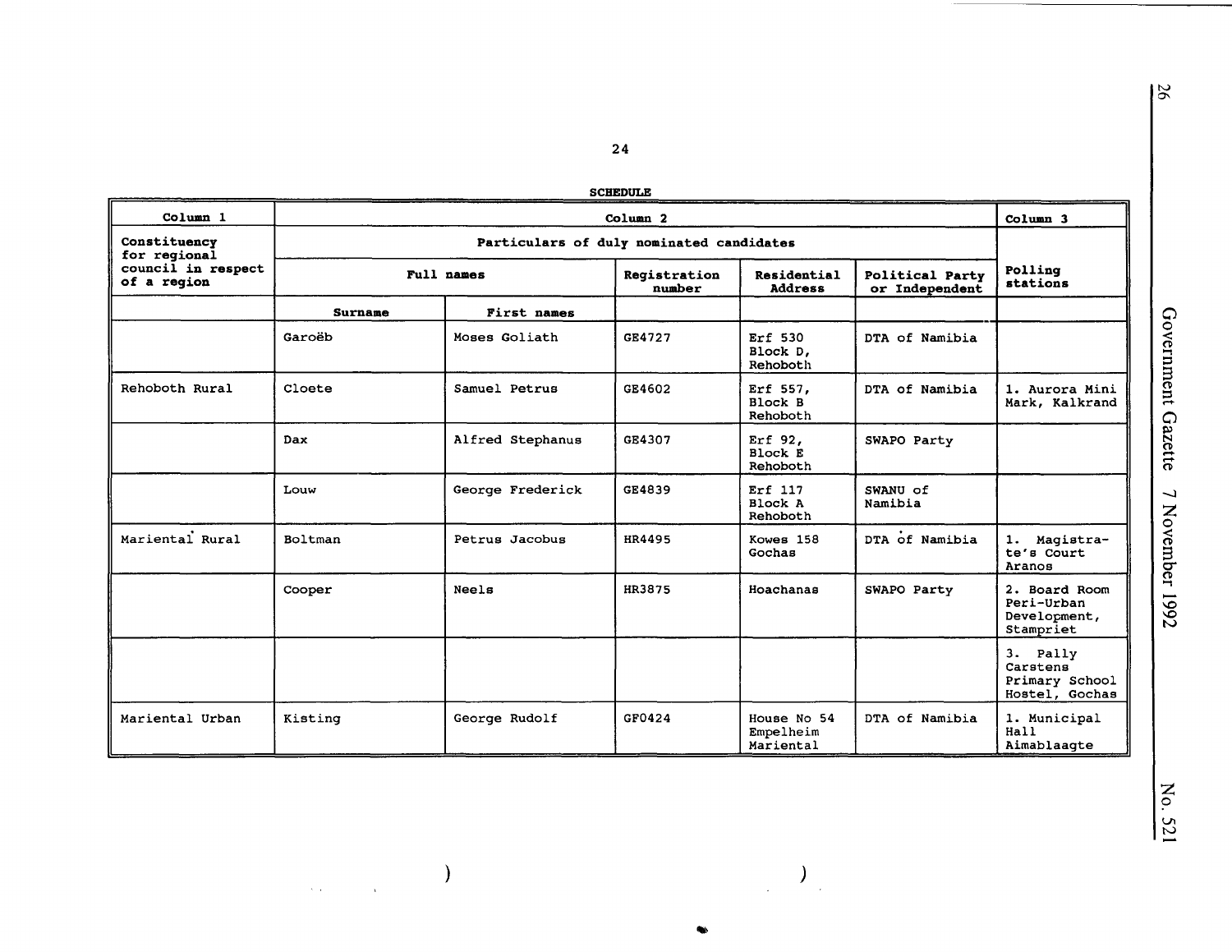| Ĺ<br>r. |
|---------|

| <b>SCHEDULE</b>                                                   |            |                     |                        |                                     |                |                                             |
|-------------------------------------------------------------------|------------|---------------------|------------------------|-------------------------------------|----------------|---------------------------------------------|
| Column 1                                                          |            | Column <sub>3</sub> |                        |                                     |                |                                             |
| Constituency<br>for regional<br>council in respect<br>of a region |            |                     |                        |                                     |                |                                             |
|                                                                   | Full names |                     | Registration<br>number | Residential<br><b>Address</b>       |                | Polling<br>stations                         |
|                                                                   | Surname    | First names         |                        |                                     |                |                                             |
|                                                                   | Van Zyl    | Petrus              | GF4301                 | Luthern<br>Parsonage<br>Aimablaagte | SWAPO Party    | 2. Persianer Hall<br>Mariental              |
| Gibeon                                                            | Schmidt    | Petrus Andreas      | GG0221                 | B166 Maltahöhe                      | SWAPO Party    | 1. Board Room<br>Regional Office<br>Gibeon  |
|                                                                   | Stephanus  | Petrus Rudolf       | GH0725                 | Old Location<br>Gibeon              | DTA of Namibia | 2. Magistrate<br>Court Maltahöhe            |
| <b>KARAS REGION</b>                                               |            |                     |                        |                                     |                |                                             |
| Keetmanshoop Urban                                                | Ha-Eiros   | Ida Jimmy           | GM3879                 | 64 2nd Street<br>Noordhoek          | SWAPO Party    | 1. Municipal<br>Office<br>Tseiblaagte       |
|                                                                   | Kotze      | Willem Francois     | GM0002                 | 11th Street<br>106<br>Keetmanshoop  | DTA of Namibia | 2. Magistrate's<br>Court,<br>Keetmanshoop   |
| Berseba                                                           | Cloete     | Cornelius           | GN0044                 | Tafelberg no<br>66<br>Keetmanshoop  | DTA of Namibia | 1. Board Room<br>Regional Office<br>Berseba |
|                                                                   |            |                     |                        |                                     |                | 2. Magistrate<br>Court Bethanien            |
|                                                                   | Goliath    | Stephanus           | BM0901                 | Berseba                             | SWAPO Party    | 3. Board Room<br>Regional Office<br>Taes    |

 $25\phantom{a}$ 

 $\epsilon$ 

 $\epsilon$ 

 $\lambda$ 

 $\alpha$  .

 $\mathcal{L}^{\text{max}}_{\text{max}}$ 

 $\lambda$ 

 $\frac{2}{2}$